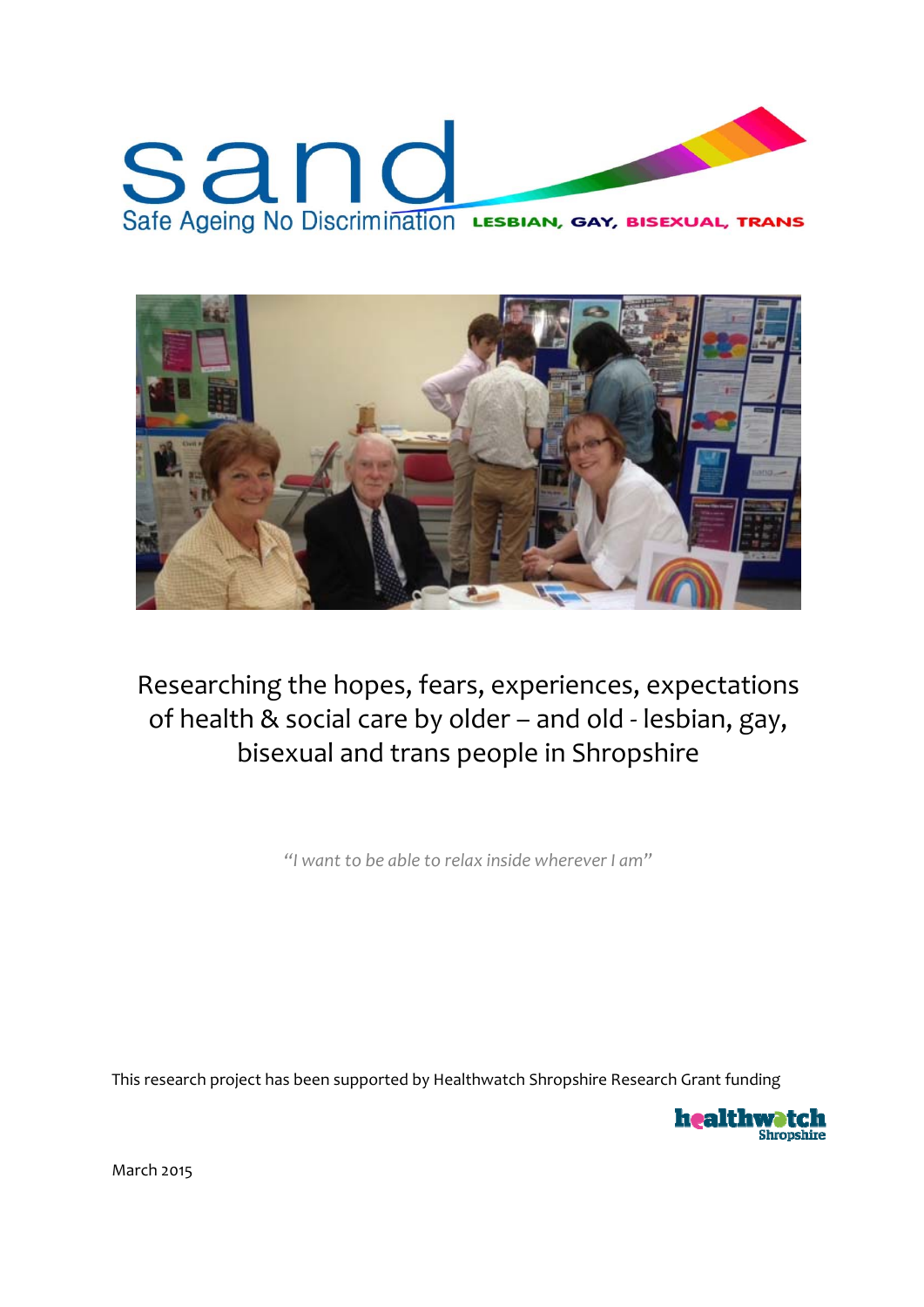# Sexuality, gender and identity

## are complex, intimate and evolving components

of how we see ourselves

and how we present ourselves

to others $<sup>1</sup>$ </sup>

## **Acknowledgement**

We would like to thank everyone who has taken part in the research, the Two Fat Rascals Coffee Shop in Shrewsbury who hosted our dissemination event for research participants and Healthwatch Shropshire for the funding to enable it to happen.

The research was undertaken by **changes** on behalf of SAND http://changesuk.net

*It was a privilege to be included in the research sample and I am so impressed with your research report. Congratulations on producing a meticulously planned and executed piece of research and a comprehensive and highly readable report… The contents certainly gave me a lot to think about, especially the main findings and quotes which had been selected. It gave me a deeper understanding of issues (in the past or currently) and anxieties about the future faced by LGBT people who have had different life experiences from myself.* 

## **An important note from SAND:**

- Whilst we know a fair amount and are diligent and honest in what we do, we would never claim to be experts. This is a vast and growing subject area and we have been delighted at the response we have received when we go and talk to people.
- Our own learning curve has been and continues to be immense.
- We continue our research and learning every day and are confident that we shall never know it all.

 <sup>1</sup> http://www.gannett.cornell.edu/for/lgbt/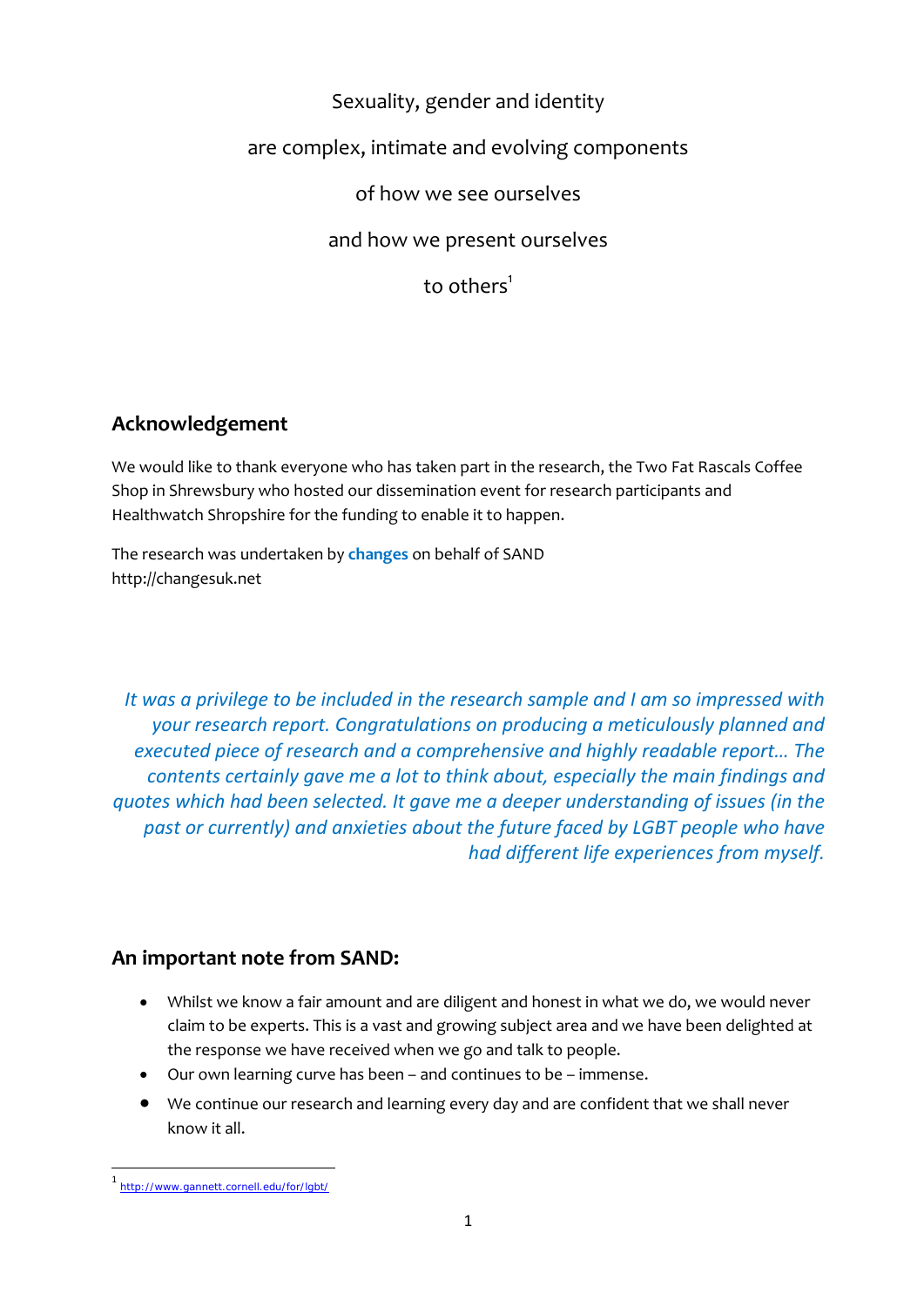# **Contents**

| <b>Executive Summary</b>           |                                | 3  |
|------------------------------------|--------------------------------|----|
| Why this research                  |                                | 5  |
| <b>Background</b>                  |                                | 7  |
| Methodology                        |                                | 12 |
| <b>Notes of caution</b>            |                                | 16 |
| <b>Research findings section 1</b> |                                | 17 |
| 1.1                                | Risk assessment                | 18 |
| 1.2                                | Levels of confidence           | 20 |
| 1.3                                | Hurtful and painful pasts      | 21 |
|                                    | 1.4 Family relationships       | 22 |
| 1.5                                | Uncertain environments         | 24 |
| 1.6                                | Legal and financial issues     | 27 |
| 1.7                                | Tricky issues                  | 28 |
| <b>Research findings section 2</b> |                                | 30 |
| 2.1                                | Training for care providers    | 30 |
| 2.2                                | Supporting our own communities | 31 |
| 2.3                                | Improvements in care homes     | 32 |
| 2.4                                | Housing                        | 33 |
| <b>Conclusions</b>                 |                                | 34 |
| <b>Recommendations</b>             |                                | 37 |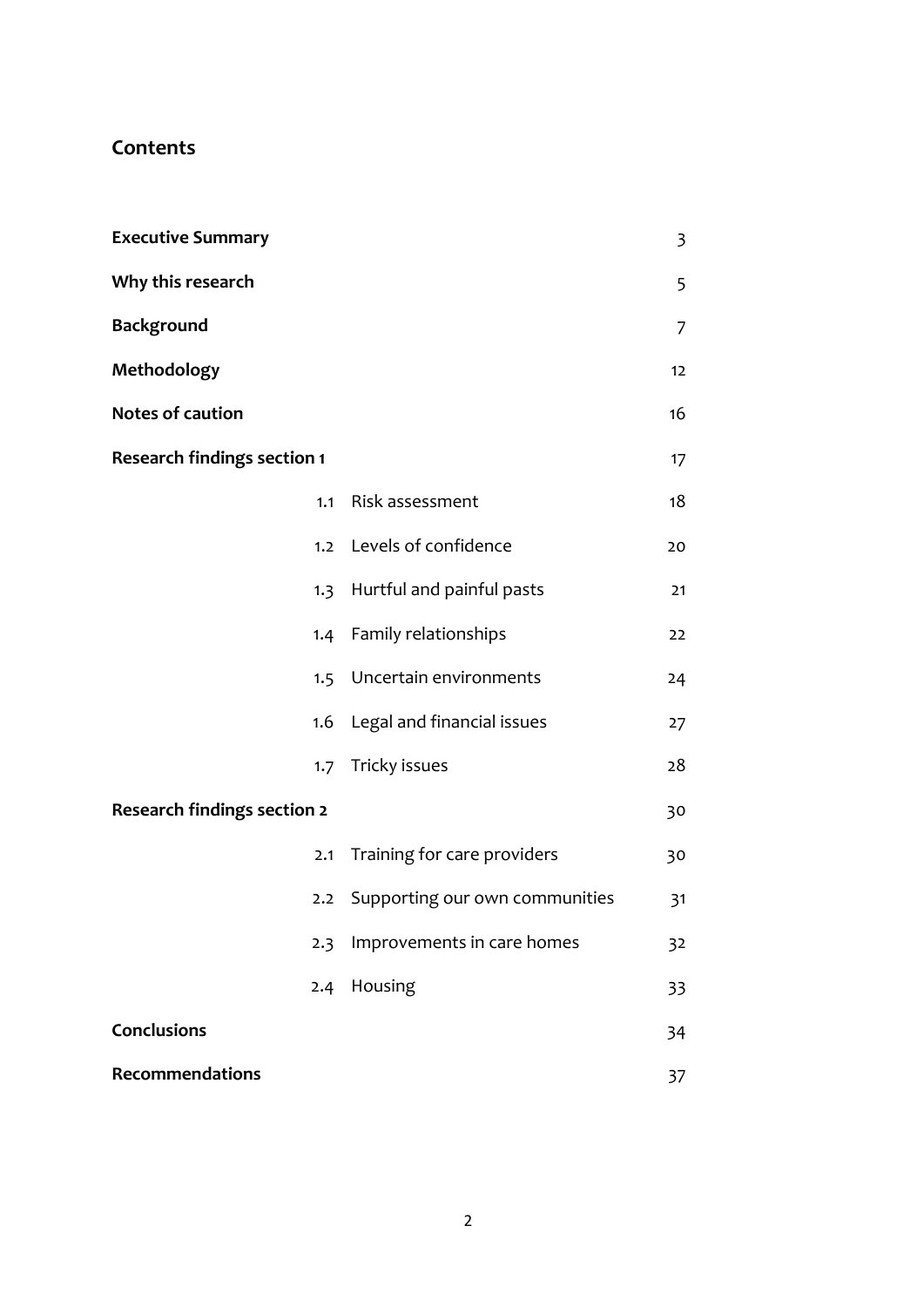#### **Executive Summary**

*It is reassuring to know some things are being thought of in connection with old LGBT people who may need care.*

*Research participant*

Older and old Lesbian, Gay, Bisexual and Trans people in Shropshire are at risk of marginalisation and isolation. Their story is similar to that of LGBT people all over the country and Shropshire has a potential head start in making improvements and being a beacon of good practice if health and social care providers take notice.

Past societal experiences of illegality, abuse, brutality, ridicule and intimidation mean that an older generation of LGBT people has adopted sophisticated 'risk assessment' processes to gauge personal and emotional safety. These same processes keep them hidden from health and social care providers.

This invisibility means that the issues commonly facing older and old LGBT people are not addressed; individuals are not receiving an equal service to their heterosexual, non‐trans counterparts and their life experiences are not considered.

LGBT people have recorded difficult and variable relationships with their blood families – often the ones on whom reliance is built for care provision or information about an individual in later life. People have lost friends and family through disapproval or condemnation, or they may have families – or parts of families ‐ in complete ignorance of their lives.

LGBT people are fearful of being 'outed' or made vulnerable in situations where they feel trapped. This can occur through speech or actions of self, partner, friends, staff, other patients/residents. Denial of sexuality is a denial of identity – a serious contravention of human rights and damaging to health and wellbeing. There is no evidence to suggest that health and social care providers recognise or take seriously the impact of this denial (by self or others), nor that they understand the hidden nature of sexuality.

Trans issues readily get subsumed into those impacting on lesbian, gay and bisexual people and yet there are distinct social, medical, psychological and physical implications of transition. These issues are not well researched.

Many people find a lot of these issues difficult to talk about and so choose to bury their heads in the sand and hope they go away. As one research participant said 'just because you can't see us, doesn't mean we are not here'.

Health and social care environments are a frightening prospect for older and old LGBT people who have learned experience of discrimination, negative experiences of authority, learned deception, secret/forbidden lives, been told to keep themselves to themselves, been witness to public denouncements of 'their kind' and denied their identity.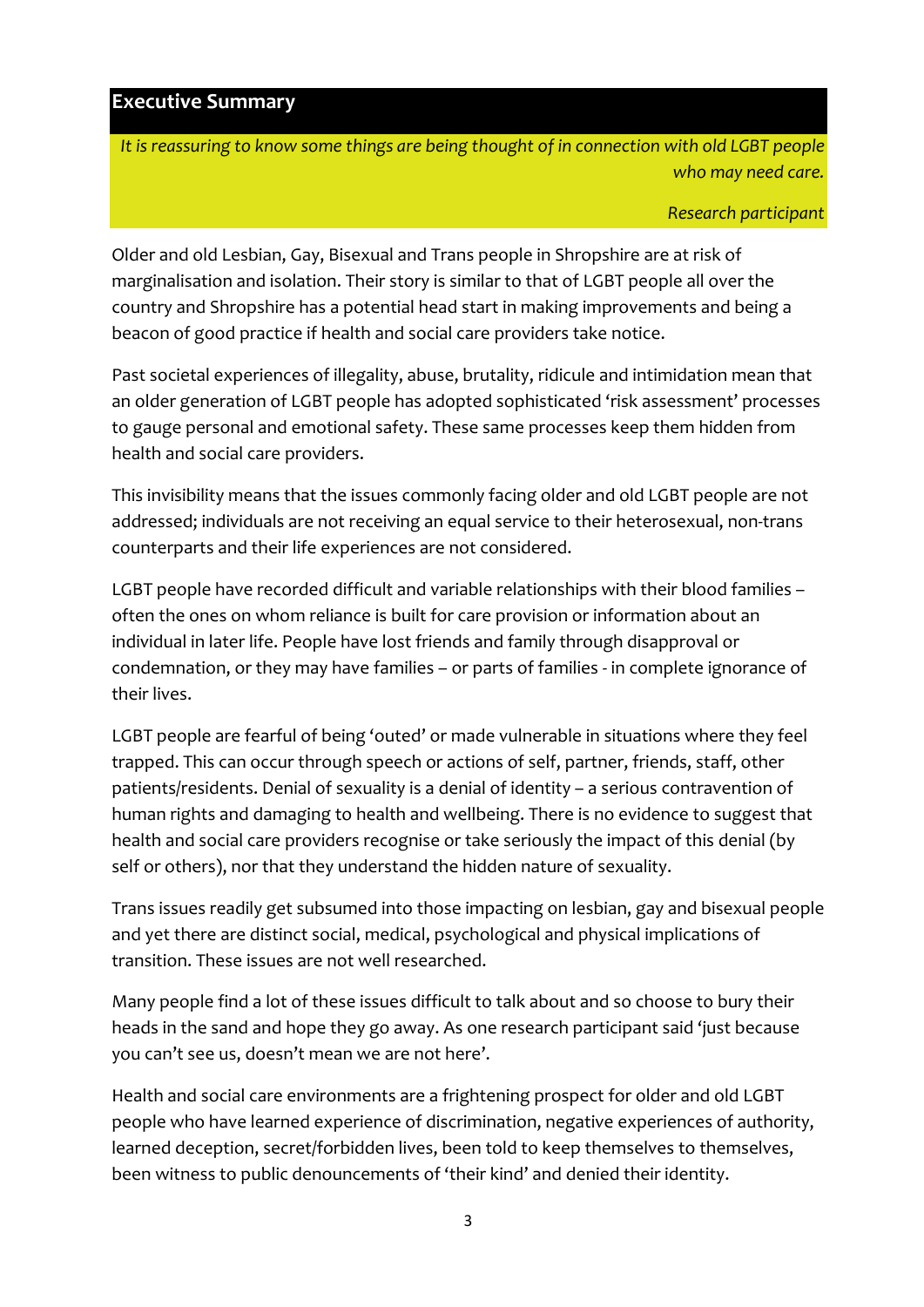Doing this research has made the researchers and participants appreciate that it is absolutely critical that people in positions to make decisions and act in ways which impact on people's lives understand the reasons **why** it is important that they know about those lives.

Any progress needs health and social care providers, commissioners, other relevant organisations and sectors to build on the momentum created by this research and SAND's advances to engage with change. Shropshire CCG, Shropshire Partners in Care , Shropshire Council (incl Public Health), Shropshire Voluntary & Community Sector Assembly, Royal Shrewsbury Hospitals NHS Trust, Shropshire Community Health NHS Trust, South Staffordshire & Shropshire Healthcare NHS Foundation Trust, Staffordshire and Stoke‐on‐ Trent Partnership Trust, the care home sector, Shropshire Solicitors for the Elderly Network, Severnside Housing, South Shropshire Housing Association, Stonham Housing Association, Bromford Housing, Sustain and the legal sector need to engage with SAND and commit to:

- increase confidence and capacity of older and old LGBT people in Shropshire to engage in a process of change
- invest in further research in Shropshire to explore care pathways of older and old LGBT people; trans experiences; barriers to accessing legal services and housing options
- equip staff with the skills and knowledge and structure their organisations to create safe environments for older and old LGBT people
- develop a kite‐mark, Champions scheme, or similar way of publicising those services with raised levels of awareness about issues impacting on older and old LGBT people in Shropshire.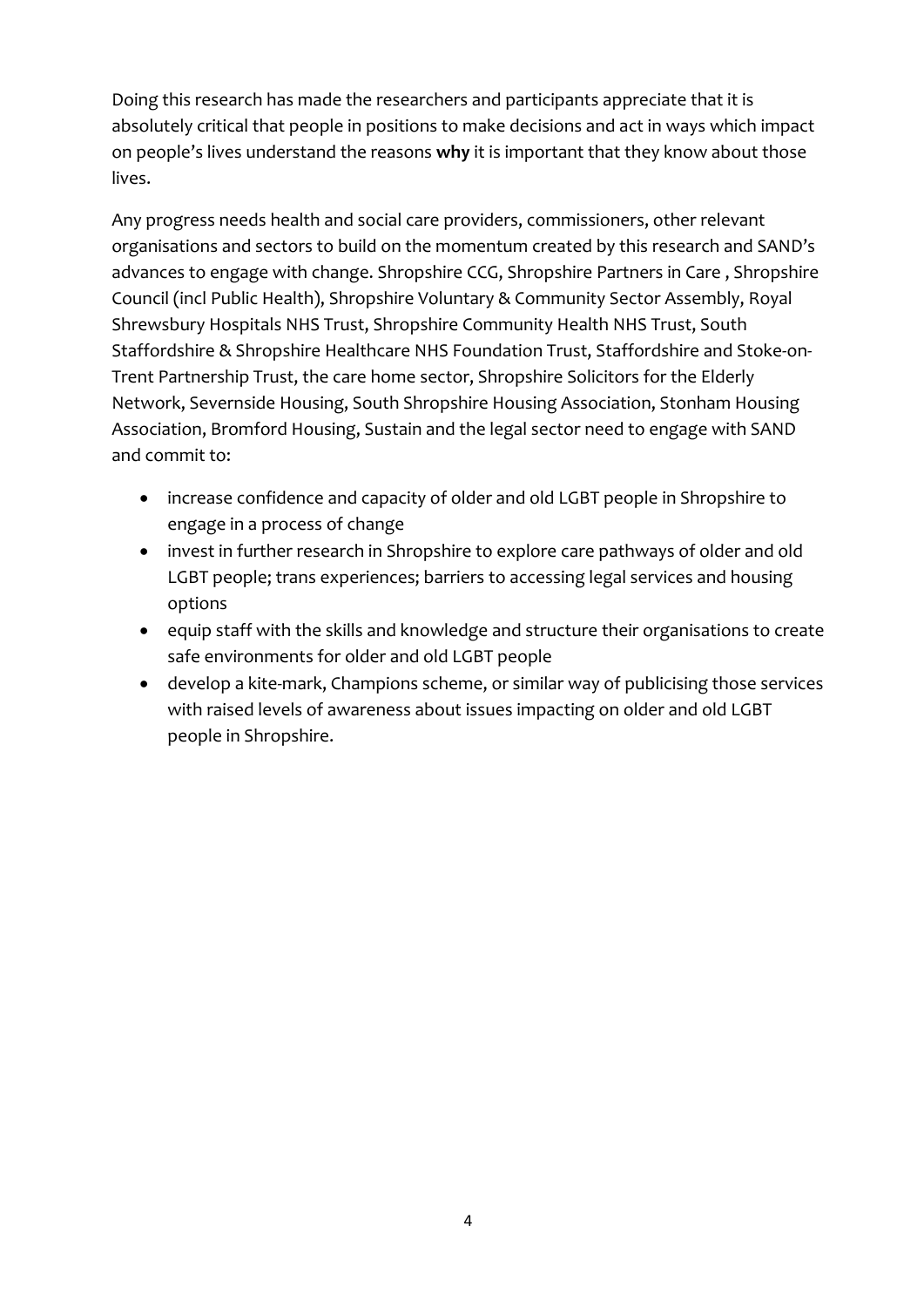## **Why this research?**

*I don't mind people disliking me if they know me well enough to dislike me Research participant*

In 2013, SAND undertook desk research to find out what others were saying about the issues we were considering at the time. We looked at a range of publications produced in the UK by charities, the NHS, philanthropic organisations and community groups and identified 10 key themes for consideration:

- 1. LGBT people may be afraid to come out as they are unsure about the response they will get. Organisations then say 'there are no gay people here' so it isn't an issue
- 2. Coming out isn't a one‐off it's constant and can be very wearing
- 3. Growing up in homophobic families, workplaces, environments has an impact on LGBT people's mental health and how they manage situations
- 4. Being part of a group that is, in many parts of our society and many parts of the world, 'not normal', has an impact on how LGBT people see themselves and each other
- 5. Treating everyone 'the same' means that LGBT people's life experiences are unlikely to be considered
- 6. It's not always about being actively 'excluded', but more about not being 'included'
- 7. Isolation can be a serious issue amongst older LGBT people, and although not exclusive to them, they may have/feel they have less choice in accessing support networks
- 8. LGBT people don't necessarily know how to access information and support if they don't see themselves represented on leaflets, posters etc they are likely to feel excluded
- 9. Being LGBT isn't all people are, but it can be a part of their identity that gets left out in order to survive in the world
- 10. The concept of 'family' may be very different for LGBT people

We also identified some notable barriers to gathering and getting these messages across to health and social care providers

- While it is easy to say 'we don't discriminate' or 'we treat everyone the same' this misses the subtleties and complexities faced by LGBT people which means that SAND faces a challenge – "to get people to get that there's something to get"
- Health and social care providers are difficult to engage in these conversations and, to some extent so are older and old LGBT people who may already have gone back into the closet.
- As with many older and old people LGBT people do not particularly want to think about future needs or face the possibility that they may become less independent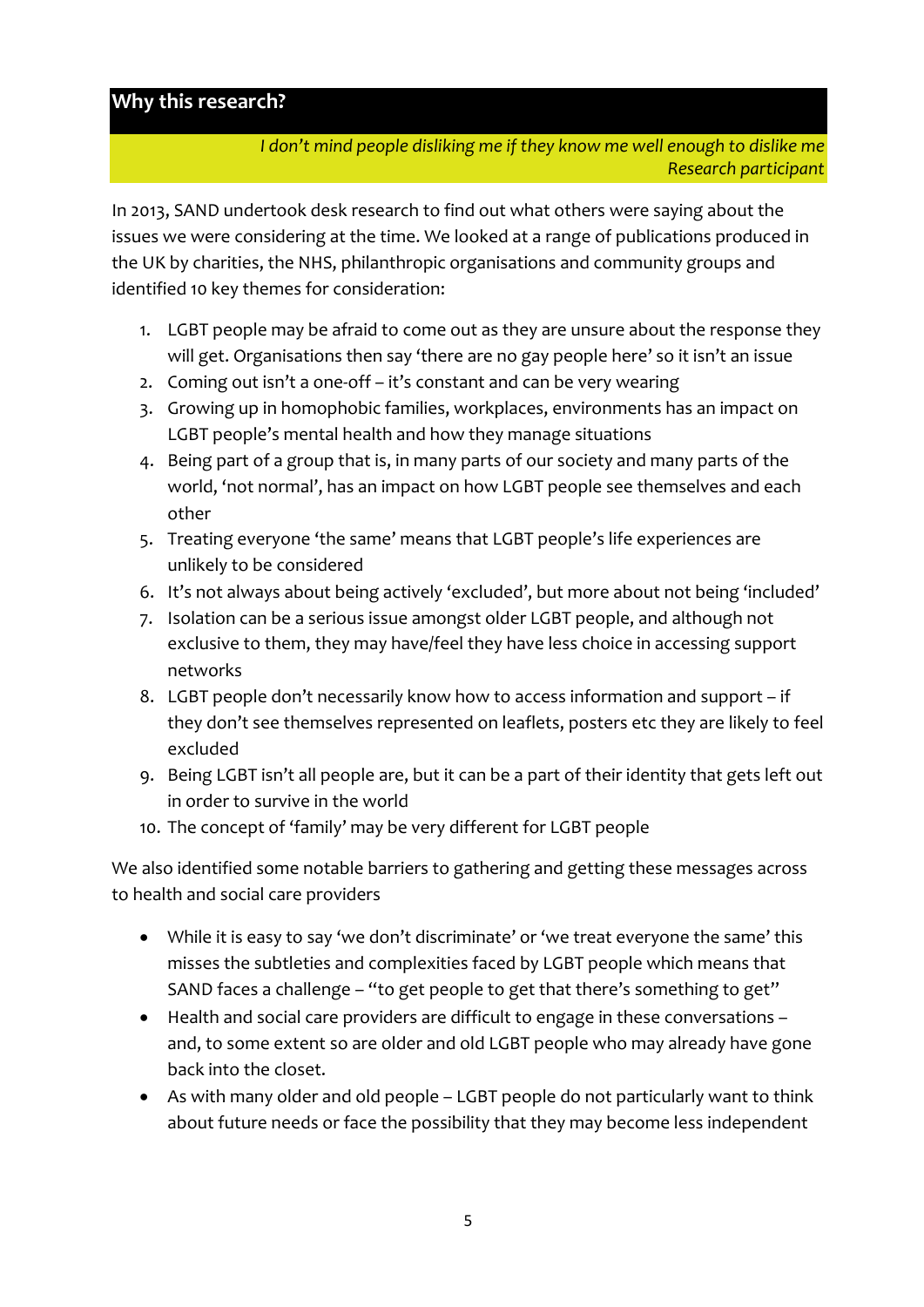Many LGBT people have lived experience of trying to change things and not getting anywhere. This can take its toll and means that many may be cynical about possibilities for change and reluctant to raise their own expectations.

To help bring this to life SAND wanted evidence and some local stories – from a rural Shropshire context ‐ to take to health and social care providers in the hope that these will provoke an interest and willingness to engage. Once that has been achieved dialogue can begin about the things that LGBT people identify need to happen in order to affect positive change.

SAND wanted to know: how the experiences and lives of LGBT people impact on the issues they may face around health and social care, now and in the future. SAND is well‐placed to undertake research of this nature, having good developing relationships with a broad spectrum of LGBT people in the County and with a growing reputation: SAND has recently been invited to take part in a national research pilot looking at housing options for older and old LGBT people and is also part of County‐based LGBT activity which has led the National LGBT History Festival to consider Shropshire as a rural location for its 2016 Festival.

**Shropshire is ahead of the game** in consideration of these issues and the journey to change. We have an interested and engaged community of older and old LGBT people who increasingly understand the issues facing their community and want to be a part of change. Where other areas of the country are at the forefront of academic research, SAND is building a community of interest on the ground, assisted by this research.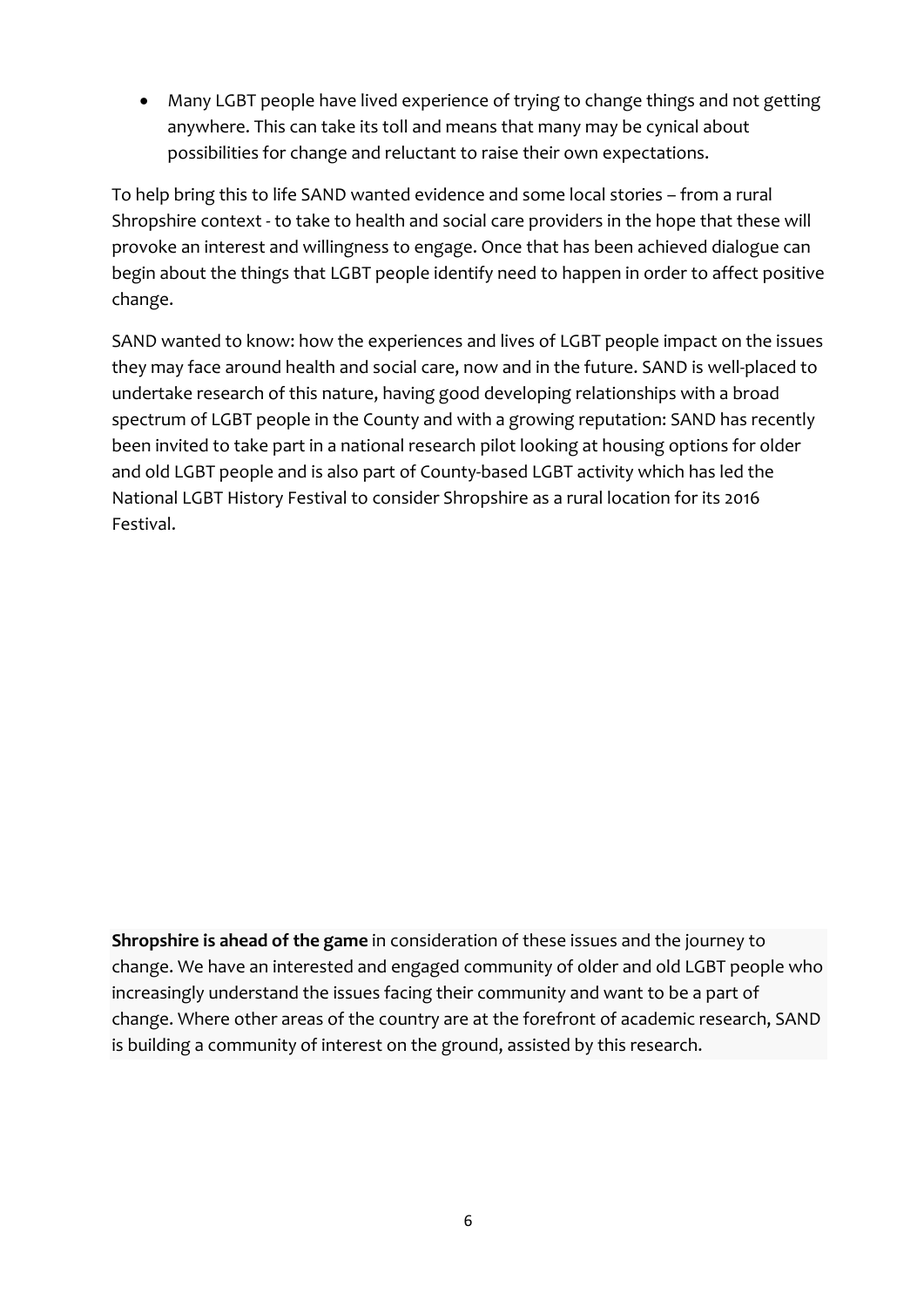## **Background**

#### *The research mustn't stop here*

The grains of SAND began in February 2012 when the Shropshire Rainbow Film Festival screened a thought‐provoking film for LGBT History Month. Gen Silent is an American documentary about the silent generation of LGBT elders going back in the closet as they age. The film screening and panel discussion led to an expression of interest by members of the audience to find out what is happening locally – and to do something about it. An enthusiastic group began meeting to plan.

At about the same time, and unbeknownst to us in Shropshire, researchers at Nottingham University were putting together a proposal to explore end of life experiences and care needs facing older LGBT people – this project<sup>2</sup> funded by Marie Curie was to become the biggest study to date in this field, comprising 237 completed surveys and 60 in‐depth interviews with older LGBT people. Their emerging themes include:

- the diversity of experiences suggests inconsistencies in policy and practice
- there is evidence suggesting that cultural and religious prejudices are carried into care situations
- there is evidence of knowledge gaps and over‐attention to stereotypical health needs
- 74% of respondents are 'not very confident' or 'not very confident at all' that mainstream health and social care services provide sensitive and appropriate end of life care services for LGBT people
- for some LGBT people health and care settings do not represent safe spaces to disclose or enact aspects of their intimate relationships, at a time when they feel more vulnerable and in need of such intimacies
- inappropriate behaviour and assumptions are not limited to (some) health and care staff – behaviour of other service users may require attention and management

Various strategies were reportedly used by partners and significant others to navigate situations that arise in illness and at end of life including:

Not disclosing at all that they identify as LGBT or that they are in a same‐sex relationship

.... passing as mother and daughter, father and son, sisters or brothers, carers and friends

(Not) displaying affection or intimacy in public

Doing nothing – assuming no explanation is necessary

<sup>&</sup>lt;sup>2</sup> The Last Outing: http://www.nottingham.ac.uk/nmpresearch/lastouting/home.aspx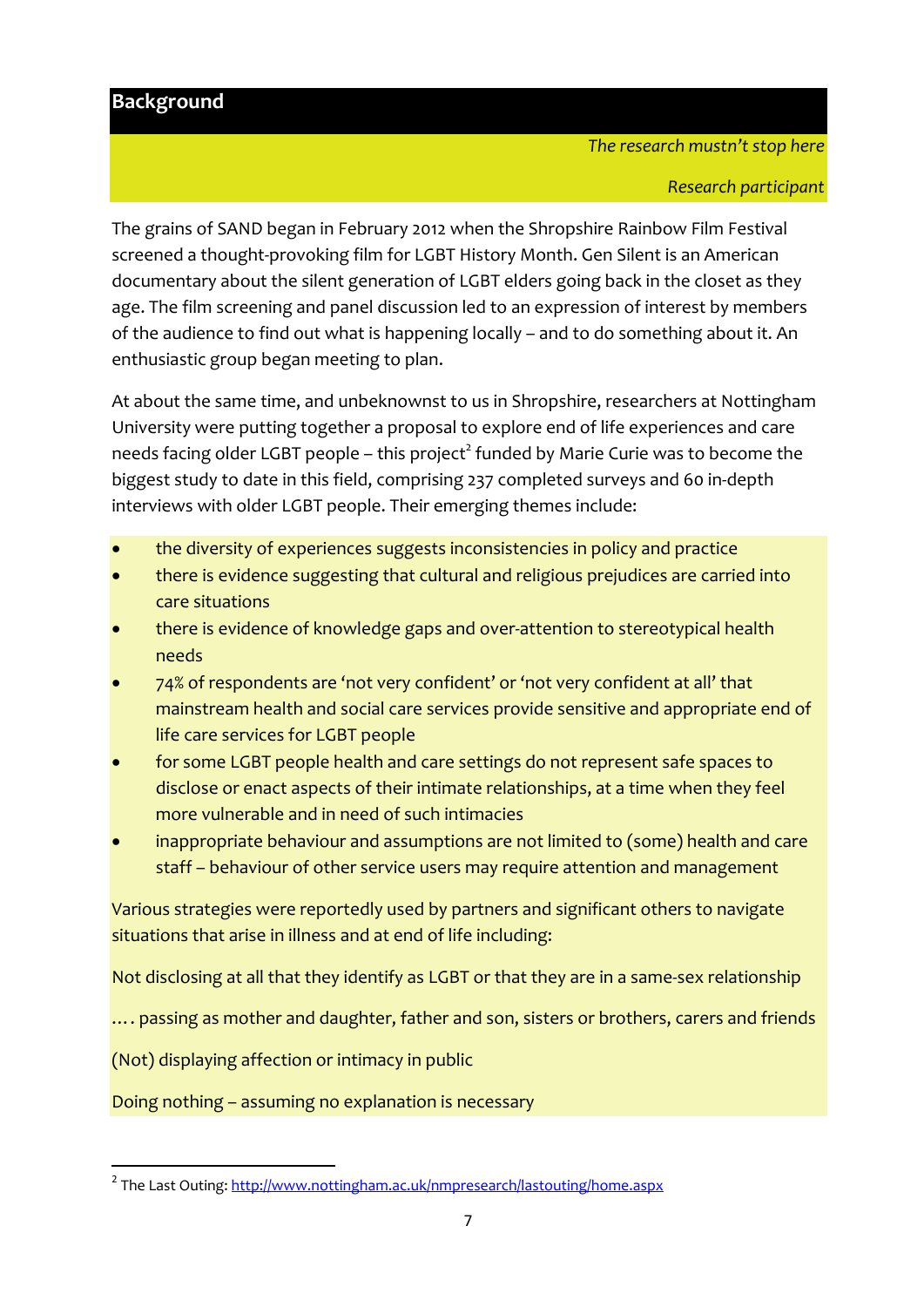Conceding to normative processes (e.g. blood relatives favoured over significant others)

By July 2013, SAND had established an Action Group which began to meet monthly. This group developed an action plan based on the theory that:

*If we can*

- *Build the capacity of older and old LGBT people themselves, and straight allies*
- *Bring about change within organisations to change their working practices*
- *Tap into influential policy making channels*

*Then we can fundamentally influence the ways in which older and old LGBT people experience – and expect to experience – later life.*

Three recent initiatives help to illustrate the diversity and breadth of current interest in the issues SAND is working with:

At the beginning of 2013, the University of Surrey secured European funding for a series of seminars called Minding the Knowledge Gap<sup>3</sup>, exploring the current levels of knowledge about LGBT ageing. They hosted 6 seminars over 2 years, in different locations around England, on subjects such as trans-aging; intergenerational working; health & social care and bisexuality. The research team is only now pulling together the findings, following their 'sell-out' final conference event in January 2015.

In December 2014, The University of Worcester Palliative Care Centre hosted a seminar as part of their Watershed Series, looking specifically at issues impacting on LGBT people and palliative care. The event, attended by nursing students, hospice staff and voluntary sector organisations supporting carers was notable because it openly offered 'training' on these issues. It was one of a series of seminars looking at traditionally 'unspoken' issues which may have a significant impact for some people and communities accessing health and social care.

The Campaign to End Loneliness undertook research with Age UK to consider responses to loneliness and isolation, culminating in their report: Promising Approaches to reducing loneliness and isolation in later life, published in January 2015. This report has a small section about lesbian, gay, bisexual and trans older people which interestingly notes the "…dearth of knowledge for specific interventions for Lesbian, Gay, Bisexual and Trans (LGBT) older people ….. Surveys suggest loneliness can be particularly acute among older lesbian and gay people, and the limited evidence available suggests that these groups experience problems in accessing mainstream provision, and lack confidence that these services will meet their needs. It is clear that more research will be needed to understand how best to meet the needs of LGBT people as they age."

 $3$  Minding the Knowledge Gap: http://www.surrey.ac.uk/sociology/research/researchcentres/crag/seminar\_series/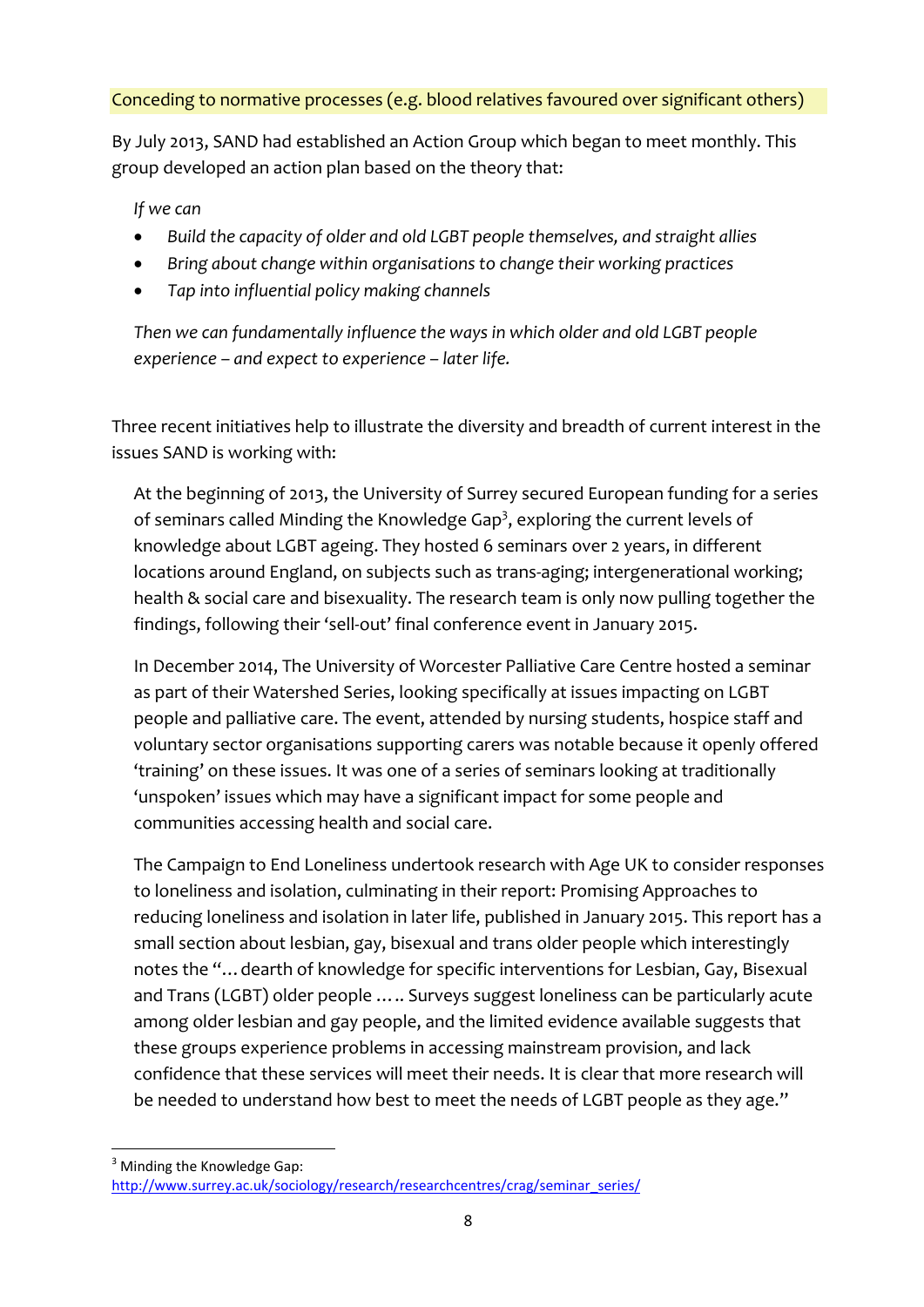Recent research<sup>4</sup> - complete with recommendations - has been undertaken by, Stonewall, the lesbian, gay & bisexual<sup>5</sup> campaigning charity. They were commissioned by YouGov in 2014 to undertake research into experiences impacting on older LGB people and received completed surveys from 1036 LGB people about their experiences and expectations of getting older. It examined their personal support structures, family connections and living arrangements. It also asked about how they feel about getting older, the help they expect to need, and what they would like to be available from health and social care services. Interestingly, Stonewall also surveyed a similar number of heterosexual people with the same questions so they could make a direct comparison with their results.

#### Stonewall found that:

Nearly half of LGB people would be uncomfortable being out to care home staff, a third would be uncomfortable being out to a housing provider, hospital staff or a paid carer, and approximately one in five wouldn't feel comfortable disclosing their sexual orientation to their GP.

Lack of support from conventional family is also an important issue for lesbian, gay and bisexual people as they get older. Lesbian, gay and bisexual people are more likely to be estranged from their biological family compared to heterosexual people, often because their biological family do not approve of their sexual orientation.

Lesbian, gay and bisexual people are less likely than heterosexual people to see their biological family members on a regular basis. Less than a quarter of lesbian, gay and bisexual people see their biological family members at least once a week compared to more than half of heterosexual people. One in eight lesbian, gay and bisexual people see their biological family members less than once a year compared to just 1 in 25 heterosexual people.

The reasons behind their increased worries about ageing are diverse, but frequently founded in an expectation of discrimination. Many have experienced ill‐treatment due to their sexual orientation in the past, sometimes at work, from those in authority or their own family. This discrimination has a clear influence on their expectations for the future.

The Stonewall survey also found that Lesbian, gay and bisexual people over 55 are more likely to be single; more likely to live alone; less likely to have children; less likely to see biological family members on a regular basis; more likely to have a history of mental ill health.

 $4$  Lesbian, Gay & Bisexual People in Later Life:

http://www.stonewall.org.uk/documents/lgb\_in\_later\_life\_final.pdf  $\frac{5}{5}$  At the time of the research Stonewall had not adopted the 'T'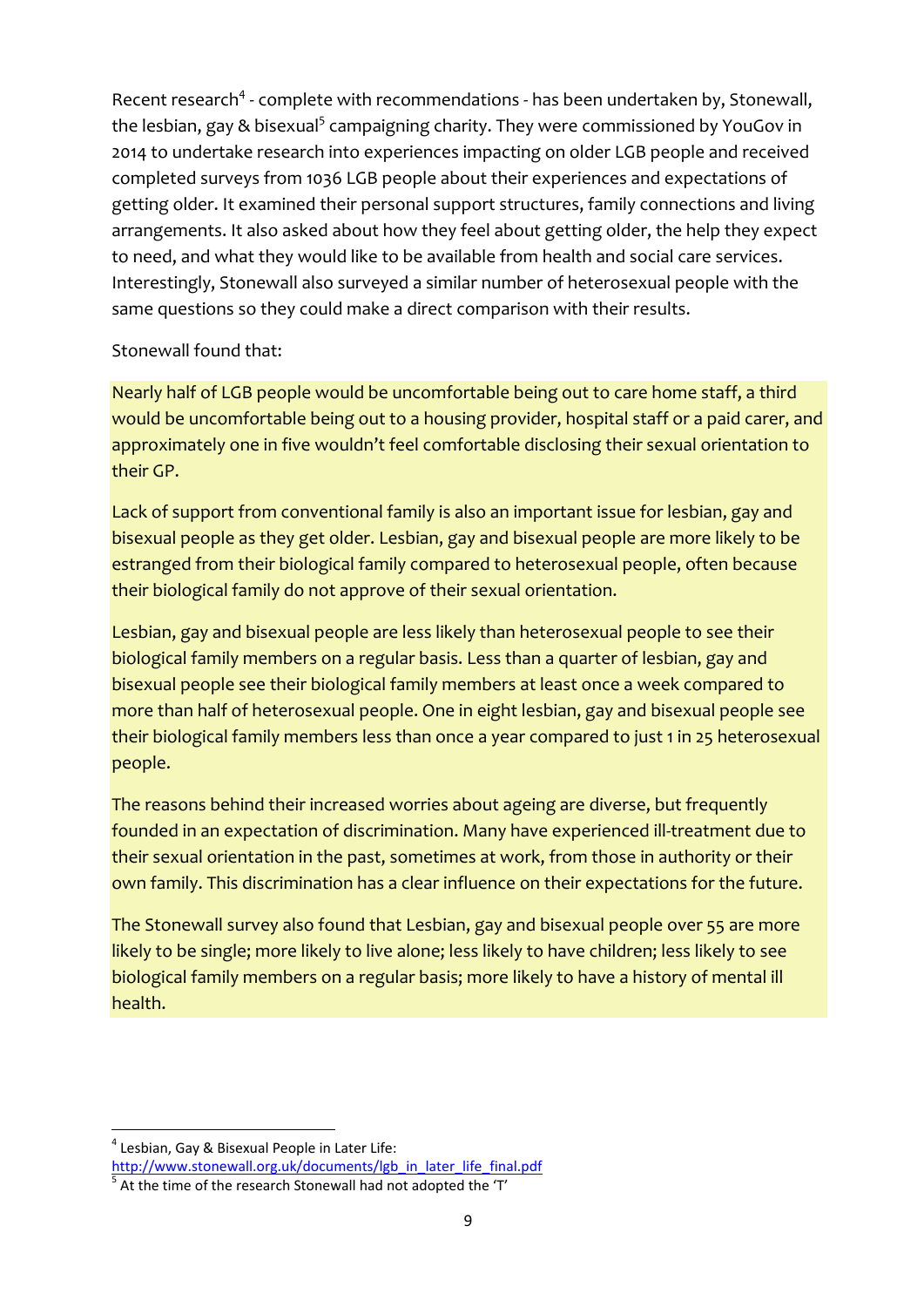Older and old LGBT people in the 21<sup>st</sup> century have lived through acute public threats to their identity and themselves: Criminalisation; AIDs & HIV; Section 28; the first lesbian kiss on television; the Age of Consent debate; the Civil Partnership Debate; a Trans winner of the Eurovision Song Contest; the Same‐sex marriage debate – all of which have allowed homophobic views to be voiced in the public domain – affecting how we see ourselves.



#### **In Shropshire**

Shropshire is a rural County covering 1,300 sq miles. We have more older people than average in England (20.7% of the population is aged 65 and over, compared with 16.4% for England and Wales, Census 2011), and the over 65's are growing faster than elsewhere (23.8% compared with 10.9% for England and Wales, Census 2001‐2011).

Figures are notoriously unreliable but we can be pretty confident that there are at least 4,200<sup>6</sup> LGBT people over the age of 65 living in Shropshire and that over 300<sup>7</sup> of these are statistically likely to be in nursing or residential beds.

Given these figures, it is concerning that SAND has only been able to identify 2 of these to date and care home managers and staff repeatedly suggest they do not have any LGBT people resident in their establishments<sup>8</sup> – so where are they all?

SAND is on a long journey to find out, and the initial stages involve widening our circle of stakeholders and uncovering the issues which impact on the younger‐older LGBT people that we can find, as well as capturing their ideas about what needs to happen to improve things.

The findings in this Shropshire‐based research resonate with those from larger national studies and reinforce previous desk research both in terms of the hopes and fears of older

 $6$  The Treasury estimated that 6% of the population is lesbian or gay when it was budgeting for the Civil Partnerships Act. Age UK Shropshire Telford & Wrekin state there are currently 71,100 people over the age of 65 in Shropshire (estimated to increase to 80,900 by 2020), 6% of this figure is 4,266. Add to this the numbers of Trans & Bisexual people and we have offered a conservative minimum.<br>
<sup>7</sup> There are 5135 Nursing & Residential beds in Shropshire, Telford & Wrekin. 6% of this = 308<br>
<sup>8</sup> SAND undertook a small-scale study in early 2014 wh

they have no LGBT people resident. Subsequent training delivered to care home staff received similar comments and the national Age UK officer who has been working on this for more than 10 years corroborates this.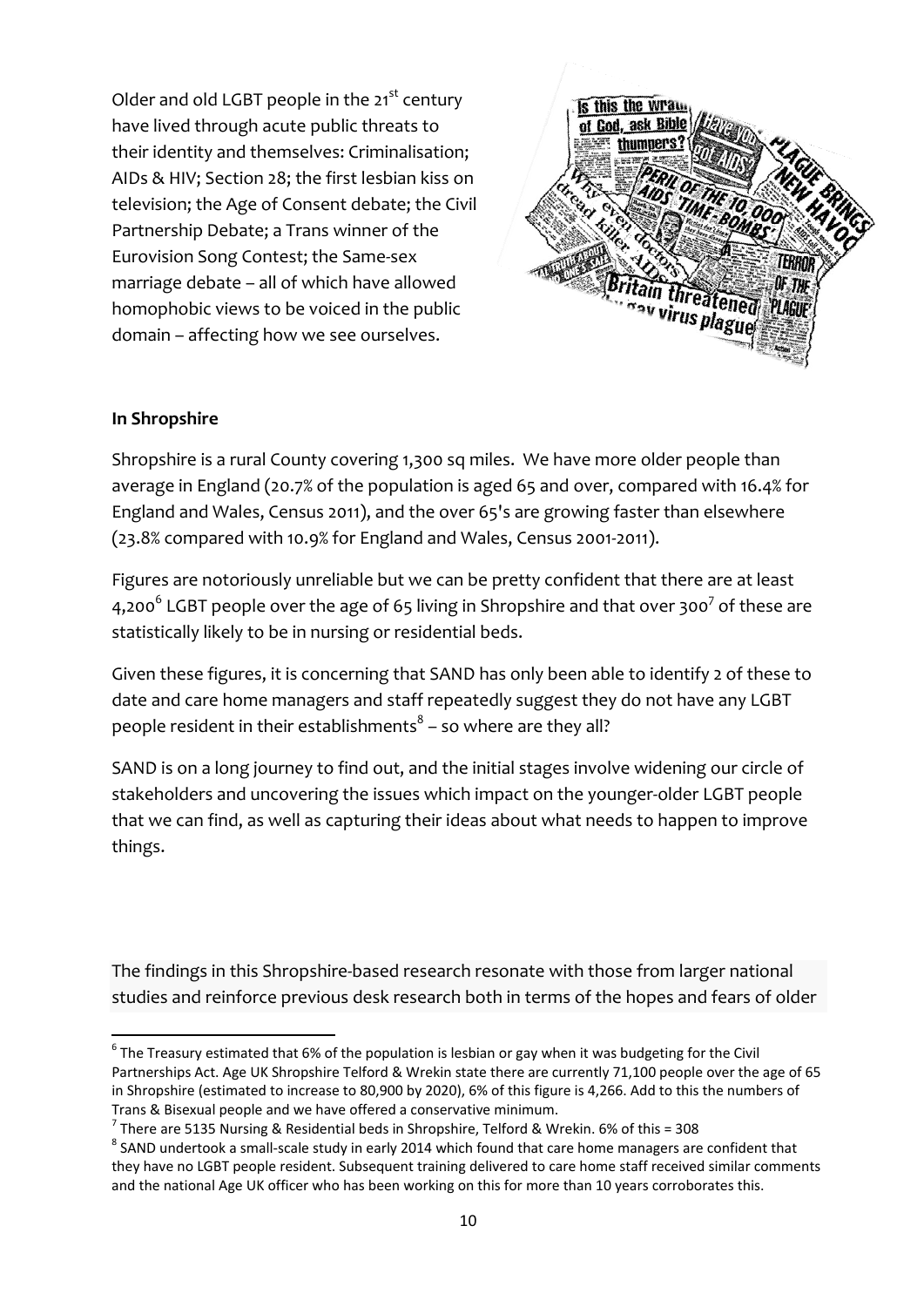and old LGBT people accessing health and social care, and also the lack of recognition of those issues by service providers. The research raises similar issues in Shropshire about family relationships and expectation of discrimination linked with past experiences which can make people mistrustful and cautious. This research also revealed the lack of information locally available about and for older trans people, as noted nationally.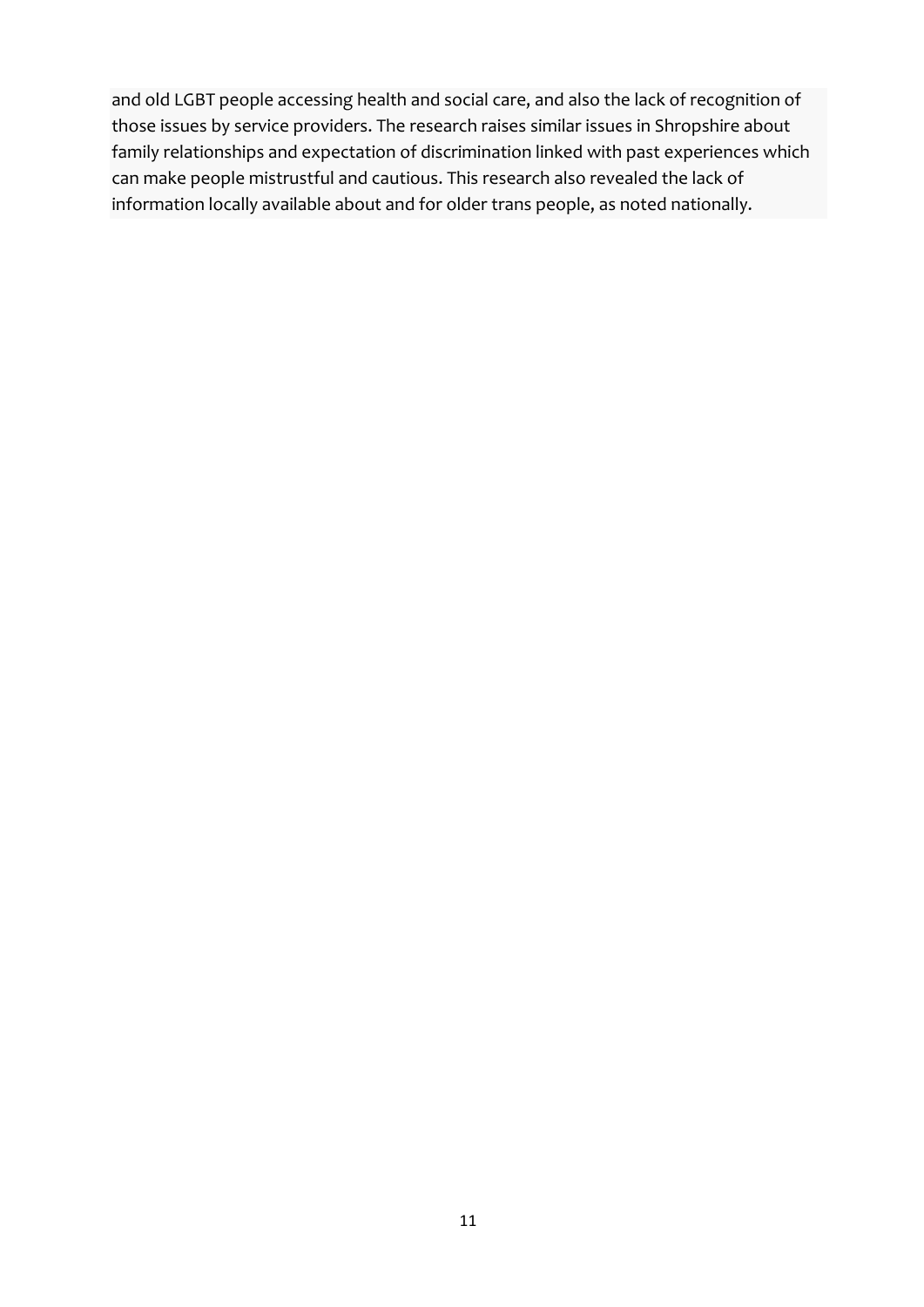## **Methodology**

*Thanks so much for getting the issues out there and creating the conditions for improvement in practice in future.*

*Research participant*

Initially we intended to contact 50 – 75 LGBT people via an online survey

#### **Survey pilot**

We developed survey questions, referring to the survey conducted by Nottingham University's The Last Outing Project<sup>9</sup> and Jane Traies's research into 'The lives of British lesbians over sixty<sup>10</sup> to inform how we framed the questions. We anticipated it would take approximately 20 minutes to complete.

The survey was piloted with 7 people aged  $51 - 77$ . The figures below exceed 7 because the trans woman also identifies as lesbian:

- 3 gay men
- 4 lesbians
- 1 trans woman

The pilot revealed some issues with the proposed methodology.

**Time** – it took considerably longer to complete than anticipated, 2 respondents recording 30 – 40 minutes; 2 who left it after 30 minutes and returned at a later date. Only one respondent thought the length was about right.

#### *I filled most of your Survey ‐ took about half an hour. Then I lost it!*

**Subject** – most of the respondents to the pilot had not thought about these issues before. Two, despite agreeing to be part of the pilot, did not open the survey – one felt too worried about what it might raise for them, the other wanted to respond to questions as part of a discussion rather than via an online survey. For others it was new territory or was difficult to interpret

## *I stumbled a bit at the first question because I haven't really given much thought to my concerns about ageing*

*A lot of the questions related to sexuality which is not usually an issue for a transgender person. They are more concerned about respect for and acceptance of their acquired gender, which is usually always apparent unlike sexual orientation which is only apparent if the individual chooses to make it so.*

<sup>&</sup>lt;sup>9</sup>http://www.nottingham.ac.uk/nmpresearch/lastouting/home.aspx

<sup>10</sup> http://sro.sussex.ac.uk/48420/1/Traies%2C\_Jane.pdf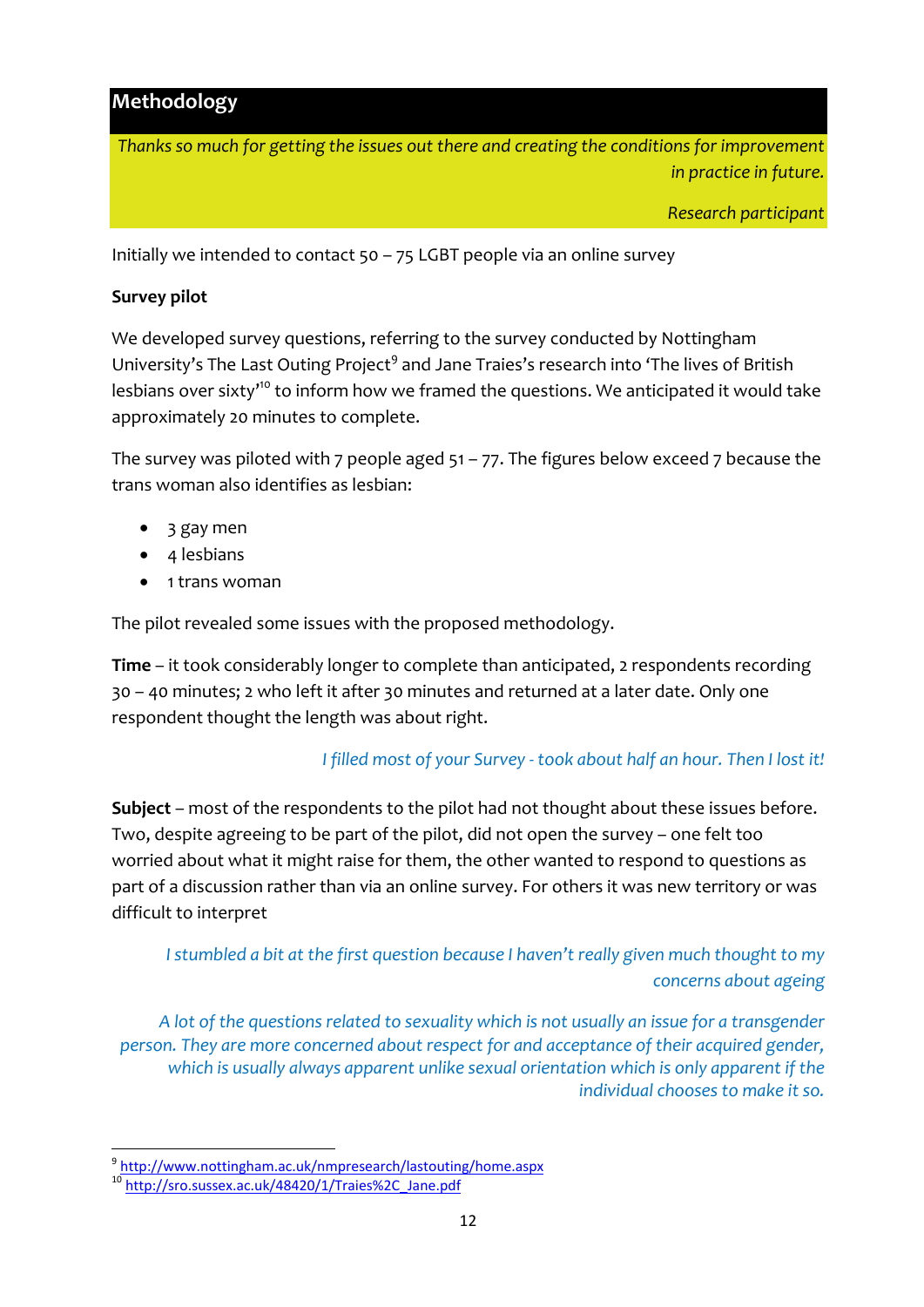*The questions did really make me stop and think.*

I had to think about all the answers as a lot of these thoughts hadn't been in my mind prior to *completing it.*

**Closed questions** – the format of a survey with a mix of qualitative and quantitative questions did not give the flexibility to respond that people wanted

*I found it impossible to enter anything apart from a X for a number of questions that needed elaboration*

#### **More information** – people felt like they needed more to go on

Ideally the survey could use a pre-brief to people to say they do need to stop and think about *it and the value from it will be from people making it as personal as possible to their experiences.*

In response to these concerns we decided to change the methodology and returned to Healthwatch Shropshire for approval to change from the estimated 50 – 75 survey returns to fewer in‐depth face‐to‐face discussions. These would give us opportunity to expand on questions, encourage more contextualised responses, develop relationships with respondents and offer reassurance.

We took a 'snowball' approach: advertised through existing networks and asked people to pass the word on via the Border Women lesbian network; Chill Out social group; Shropshire Rainbow Film Festival; Gay men's social group.

#### **Sample**

In fact, it was quite hard to get people to agree to talk about these things and some actively refused. We imagine that this was for a variety of reasons, not least that it brings up all sorts of things from the past as well as fears for the future. Some people we contacted were not in a position at this moment in their lives to engage with these issues.

We were mindful of this in the way that we pursued questions and this is a key reason for us deciding to make sure that the discussions were as informal as possible with groups of people who know each other and feel relatively comfortable talking in front of each other.

We were clear that all information would be anonymous and that we would be drawing out general themes from the research.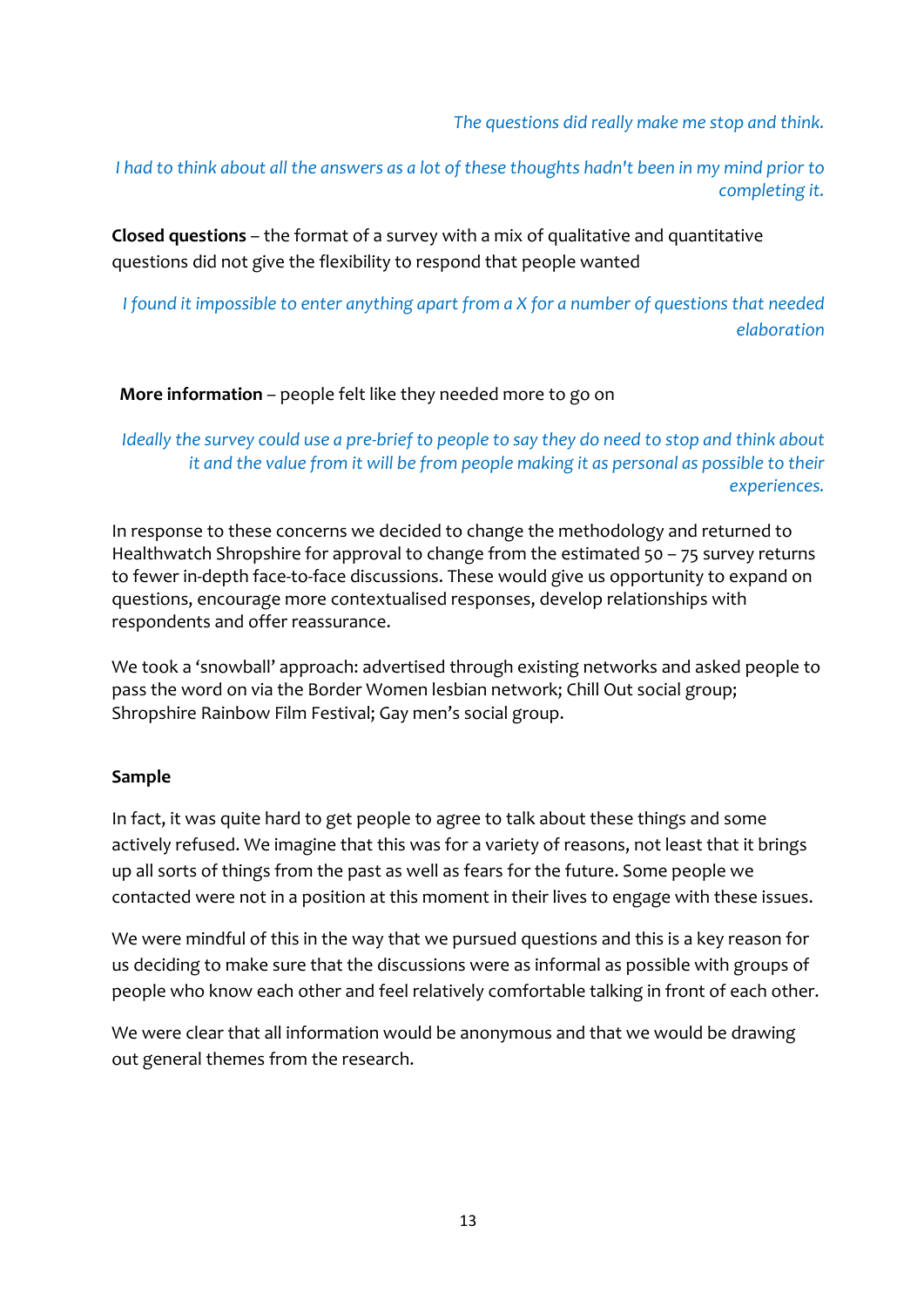In June 2014, we held a launch event<sup>11</sup> for SAND where we started a dialogue about the issues that people thought they might face in later life; of the 40 attending 10 went on to be amongst the people we interviewed for this research.

We carried out single interviews, couples and small groups, in total, facilitating in‐depth discussion with 24 people each lasting 90 – 120 minutes. Interviewees were aged from 51 – 85 with an average age of 62.

- 14 lesbian
- 7 gay men
- 3 bisexual
- 3 trans (included in sexuality numbers above)

Ages 50 – 59 (25%); 60 – 69 (54%); 70 – 79 (17%); 80 – 85 (4%)

All interviewees spend time in Shropshire at work, rest and play, and live in areas including: Ludlow, Baschurch, Monkhopton, Bridgnorth, Nesscliffe, Shrewsbury, Wellington, Telford, Shifnal.

## **Dissemination**

At the beginning of February 2015 we invited all interviewees to come together to hear what we have learned and share their experience of the research. Of the 24 people who took part 23 wanted to continue participating as a consultative group for SAND.

19 research participants (4 had to give apologies due to illness or for family commitments) joined us for the dissemination event where they were led through the research findings and asked to flag up anything they felt to be misplaced or misinterpreted.

We then circulated a copy of the draft report to all participants and asked them specifically to check that statements made are true to their intent and that they are happy with quotations where they recognise them as their own.

*We are quite happy with (and recognise!) comments from us. We think it is an amazing amount of work you have done and raised many long‐term issues we have chosen to avoid to date. Hopefully, this is about to change!*

*This is absolutely brilliant! Really accessible, well‐presented and well‐argued, I sat up late to read it ‐ I couldn't put it down!*

With their approval we feel confident that the research findings in this report resonate with and represent the research participants' views and experiences.

 <sup>11</sup> Funded by FRESh: Fairness Respect Equality Shropshire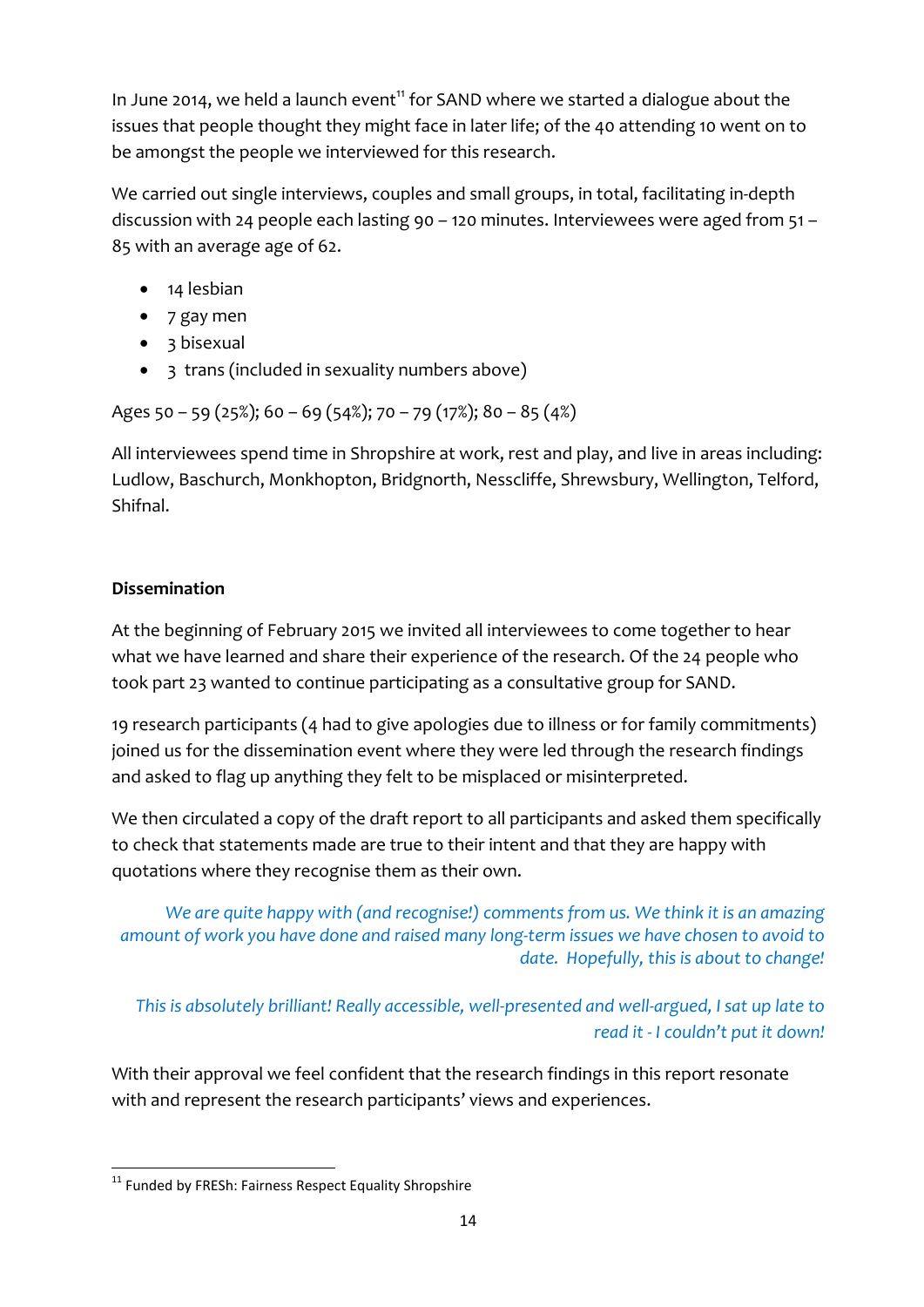LGBT people are perfectly able to see some ways forward to achieve improvement – and are willing to put their own efforts in. The responsibility for change needs to be shared and the challenge remains, to engage health and social care staff and policy makers in these discussions.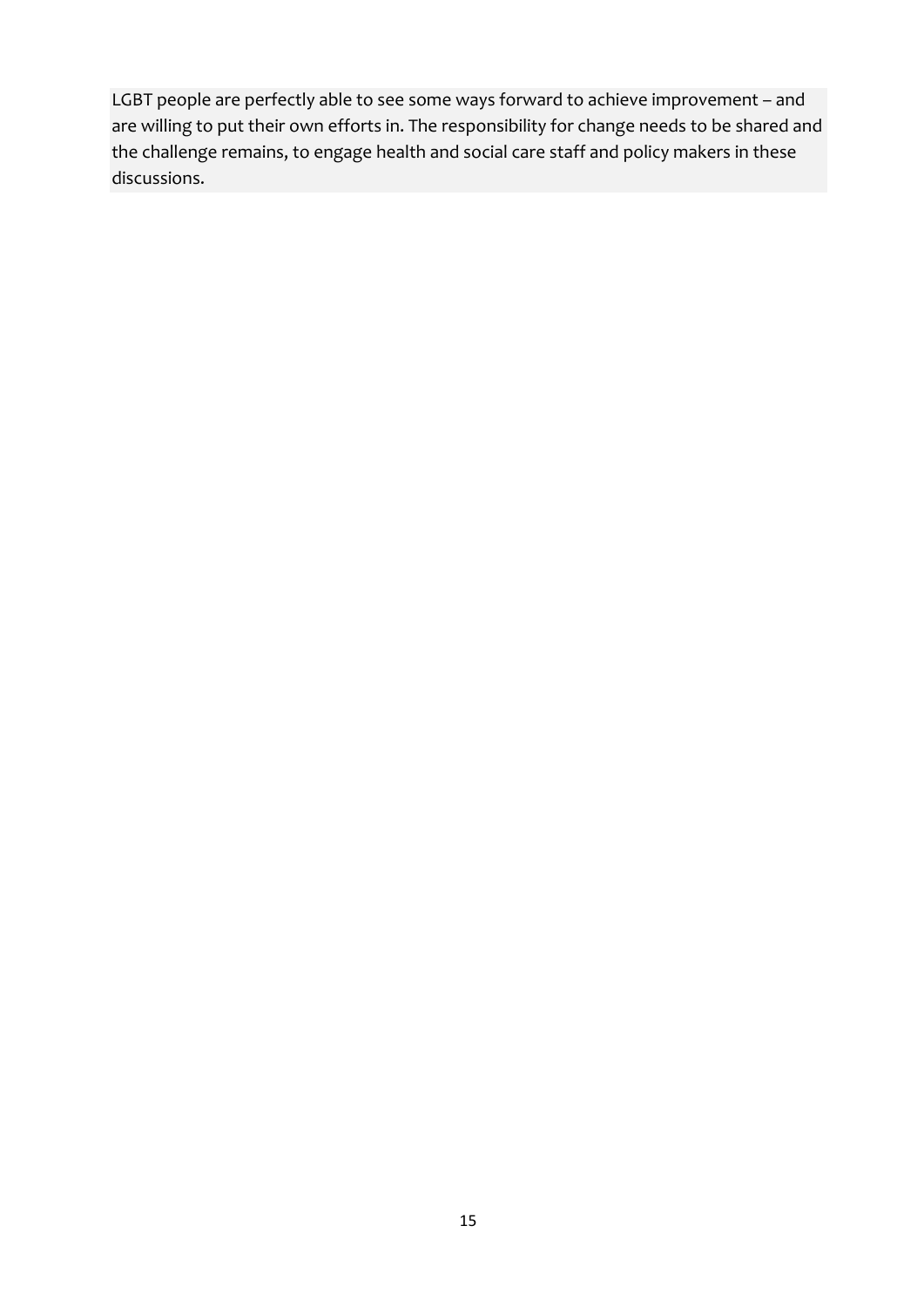## **Notes of caution**

*It is inspiring to see that otherwise hidden issues are gaining some attention and momentum.*

During the research and preparation we identified some issues which feel important to flag up as they had an impact on the way in which we asked the questions – or they raise questions for the future

- We didn't want to frighten people many people had not given any thought to how they may experience their futures as LGBT people – or they had deliberately avoided thinking about it.
- The research discussions raised questions for people things they had not considered before – around finance, legalities and knowledge gaps – which they now want answers to.
- There is an intrinsic difficulty with researching LGBT people as a homogenous group when there are so many differences between them (and again for people as individuals). At its most basic – Gay men were criminalised through the law, lesbians are more likely to have been married (and had children), Bisexuals are hard to identify and there is very little research into specific issues and Trans experiences are about gender identity rather than sexuality. LGBT people are a varied and complex bunch – with different life experiences, different levels of confidence, different values, different cultures.
- The sample size is small and whilst the findings are supported by other research there are significant gaps – not least the absence of trans men in the study.
- We have not talked to older LGBT people in care homes as part of this research.
- Getting anything to change is the responsibility of all players SAND, Healthwatch, the Clinical Commissioning Groups. Using an old adage – "we can lead a horse to water ….."

Alongside this Healthwatch Shropshire funded research, SAND was undertaking other related work which fed in and complemented the stories from a different perspective.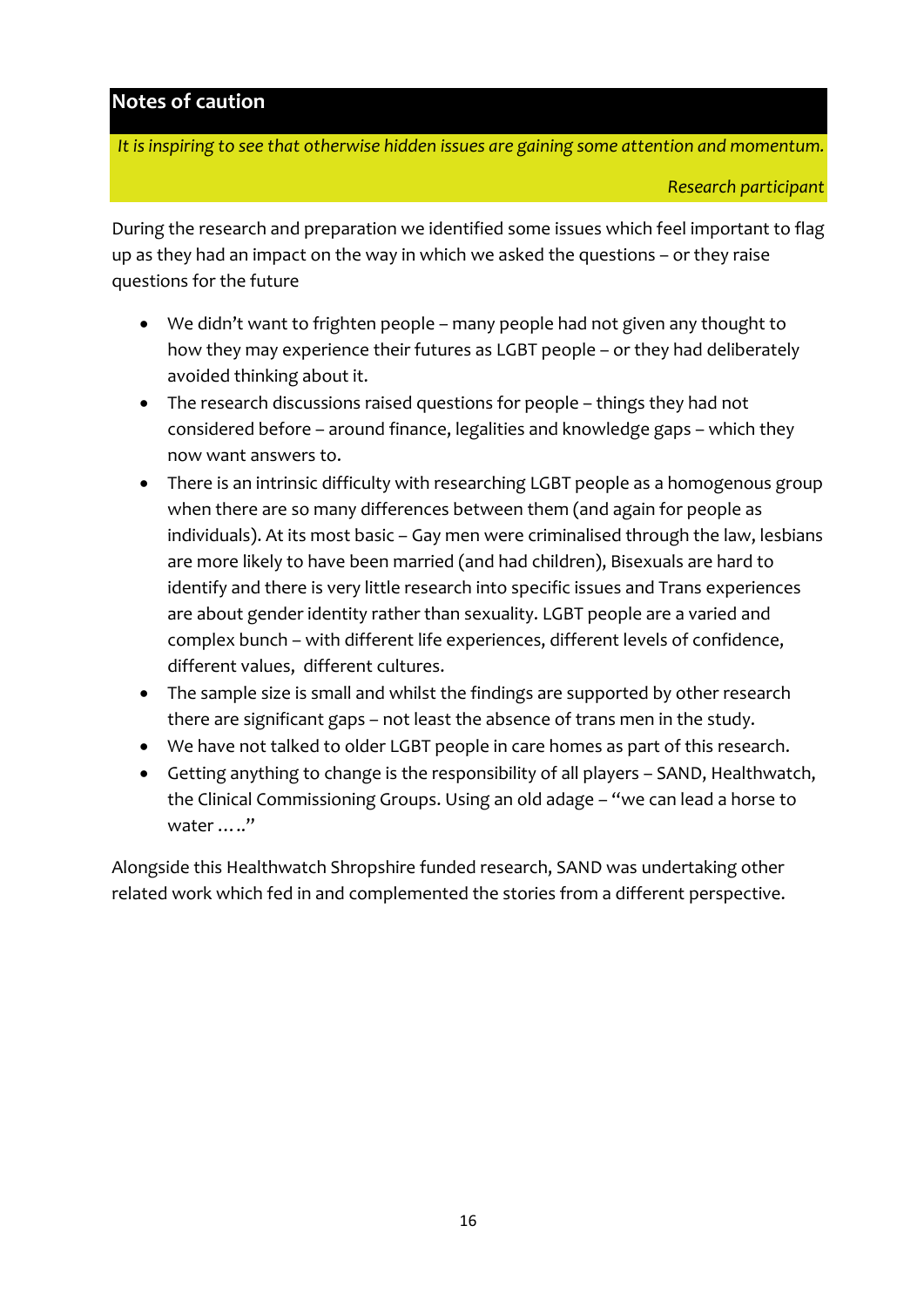# **Research findings ‐ Section 1**

We choose to keep company that is totally accepting of us. I dread not being as open as I am *now*

*Research participant*

**How the experiences and lives of LGBT people impact on the issues they may face around health and social care, now and in the future.**

Pulling together qualitative information that illustrates the complex issues concerning LGBT people and ageing, what we have found - on the whole - resonates with existing research.

We are aware that there is a danger that people think that LGBT people want 'special' treatment, particularly as many of the issues facing them as they get older are pretty generic and shared by many. What we're trying to untangle is the way in which these generic issues are overlaid by the particular experiences of LGBT people and their expectations of the future.

If we take the general anxieties of ageing<sup>12</sup> as

Lack of independence / becoming dependent Deteriorating health Losing home Losing faculties Isolation Losing a partner Losing dignity and privacy

Then there is an additional layer – either above or below – if we are to include the experience of LGBT people.

Learned and experienced discrimination – physical violence and abuse because of sexual identity Negative experience of authority/professionals Learned deception Secret/forbidden lives We've been told to keep ourselves to ourselves – safety and conformity – so more selfcontained Sexuality equated with sex and dismissed as people age Assumed heterosexuality, therefore denied and denial of own identity Higher awareness and emphasis on identity – has been threatened / talked about Do people take our relationships seriously?

  $12$  Gathered in conversation during research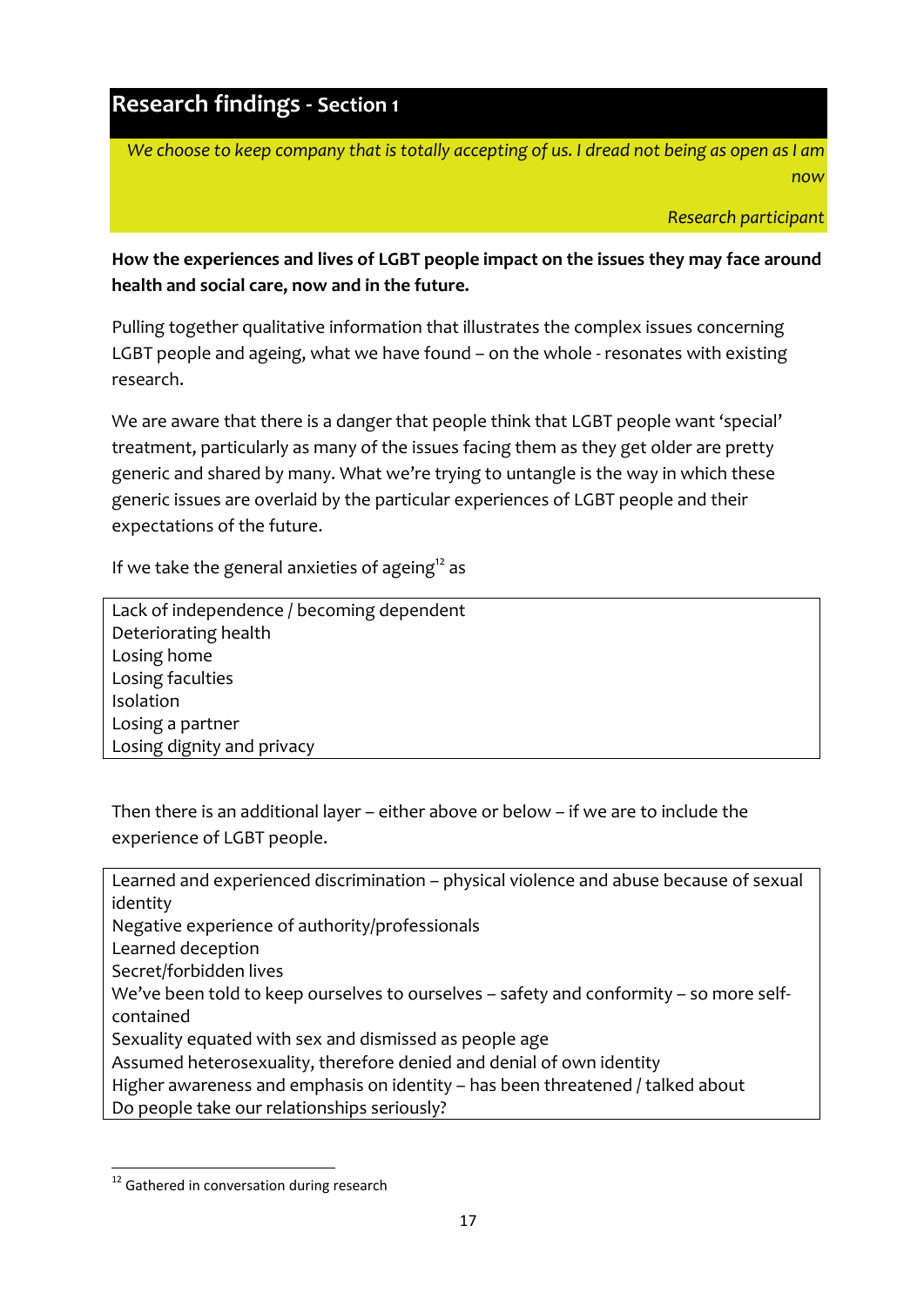Our research findings can be harnessed under distinct and related headings. Because we are dealing with human beings with complex lives there is some natural overlap between the sections which consider the factors which impact on LGBT peoples experiences and expectations of health and social care in later life:

- Levels of confidence
- Hurtful and painful pasts
- Family relationships
- Uncertain environments
- Legal and financial issues
- Tricky issues

Underlying all of these is an innate instinct to assess risk at every turn.

Our sexual orientation and gender identity are only a part of our identity. In an ideal world this wouldn't be an issue but, because it clearly is an issue for the rest of the world, LGBT people are put in the position of having to focus more attention than maybe is warranted – and then are accused of 'banging on about it!' A bit of a catch-22 no win situation! LGBT people are a varied and complex bunch

#### **1.1 Risk assessment**

There are lots of reasons why LGBT people may be 'hidden' or have (had) 'hidden lives', including:

- Personal Safety
- Fear based on past experiences
- Fear/expectations based on others' experiences
- Exhaustion from endlessly coming out
- Familiarity with living a double life in public/private spaces

We can safely say that 'coming out', 'being out' or being 'outed' as an LGBT person is never a one‐off. It permeates all experiences and fears and leads to the development of some pretty sophisticated safety tactics.

Coming out can be emotionally and physically draining

all our lives we have to come out to people – to come out or drip it in – all that energy and *each one makes my heart race*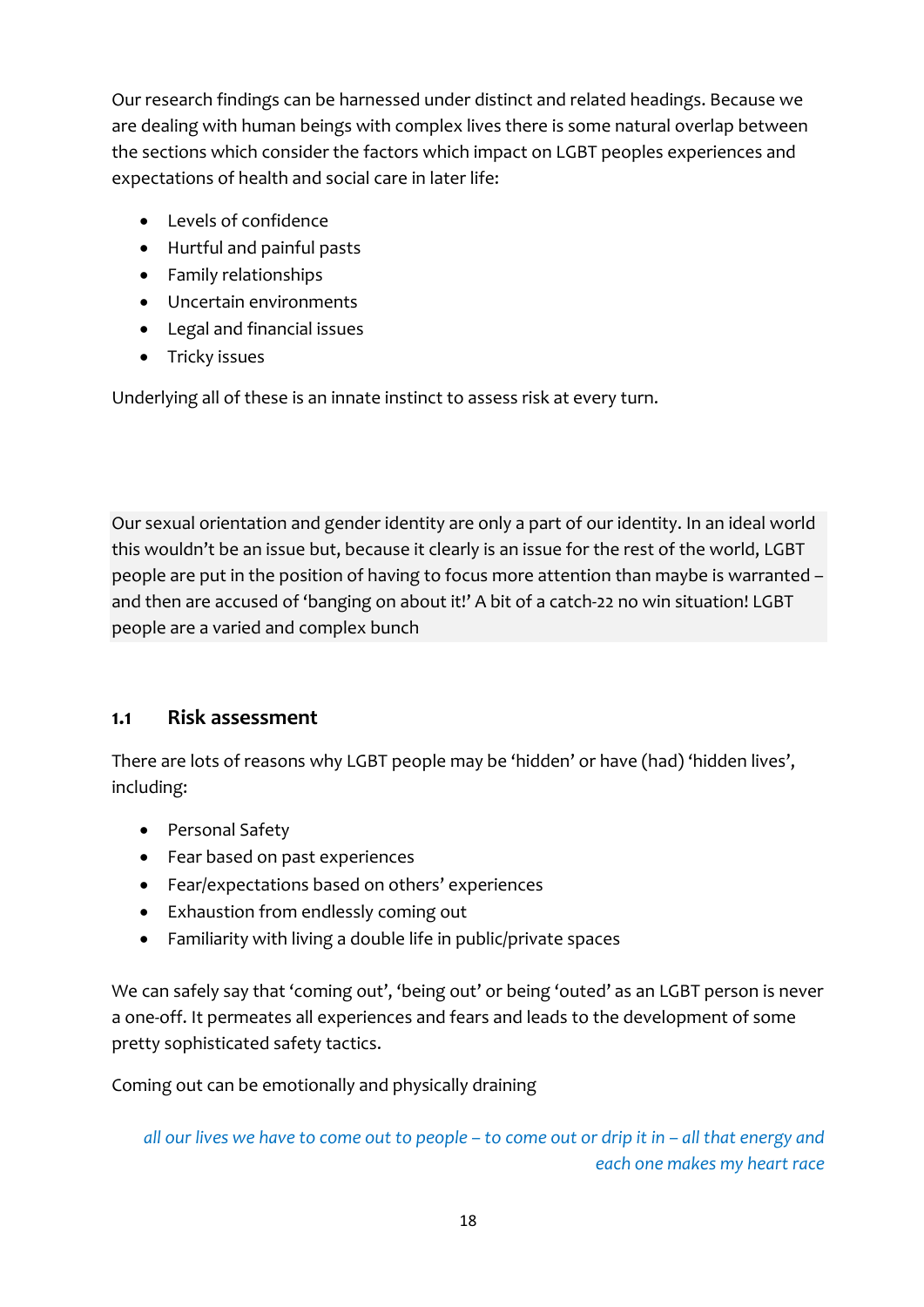LGBT people undertake **micro** – day to day ‐ risk assessment. Little things like people assuming you have a husband if you are a woman, and **macro** risk management – weighing up things for the future – who in my family do I come out to and why – related to 'big' decisions – do you tell your children, or siblings? What will the response be?

There are differences between telling someone that you have a vested interest in – someone you want to love you – someone who can take your children away from you or might never speak to you again – the amount of damage that might be caused – in your eyes. People you are dependent on for your care and wellbeing.

In our pilot survey we asked people how out they are to health professionals and even in this small sample there was a difference between coming out to a GP who they have more contact with and hospital staff they might see just once or fleetingly – many of our respondents would weigh this up.

There is an issue for lesbians, gay men and bisexuals who haven't told family members for 30 / 40 years about their sexuality. All their lives they have kept a secret – how do they now tell them when they have deceived them forever? Trans people we spoke to knew when they were children but went through the motions of marriage and children before partners died and transition felt possible – or until they could bear it no longer, or until they got caught out.

Before 1967 for gay men, and before 1999 for lesbians in the armed forces, participants in our research talked about the skill of being safe and avoiding arrest or dismissal

#### *I was brilliant at being asexual13*

LGBT people are well practiced at pretending and have every reason to be mistrustful and careful.

*I know people who have had friendships since childhood and am very envious. I have not had much practice making friendships…… I don't trust anyone, am anxious to please. I don't have many friends – I am quite isolated*

*I have a general lack of trust, and worry about being ridiculed*

This ongoing 'risk assessment' and 'personal editing' has implications for visibility.

 $^{13}$  Here the research participant is stating their ability to behave in ways which present a lack of sexuality and which detract questions pertaining to sexuality or sexual activity. Note – in actuality, 'asexuality' is another minority sexual group. Unlike celibacy, which is a choice, asexuality is a sexual orientation. Asexual people have the same emotional needs as everybody else and are just as capable of forming intimate relationships. Asexual people do not experience sexual attraction.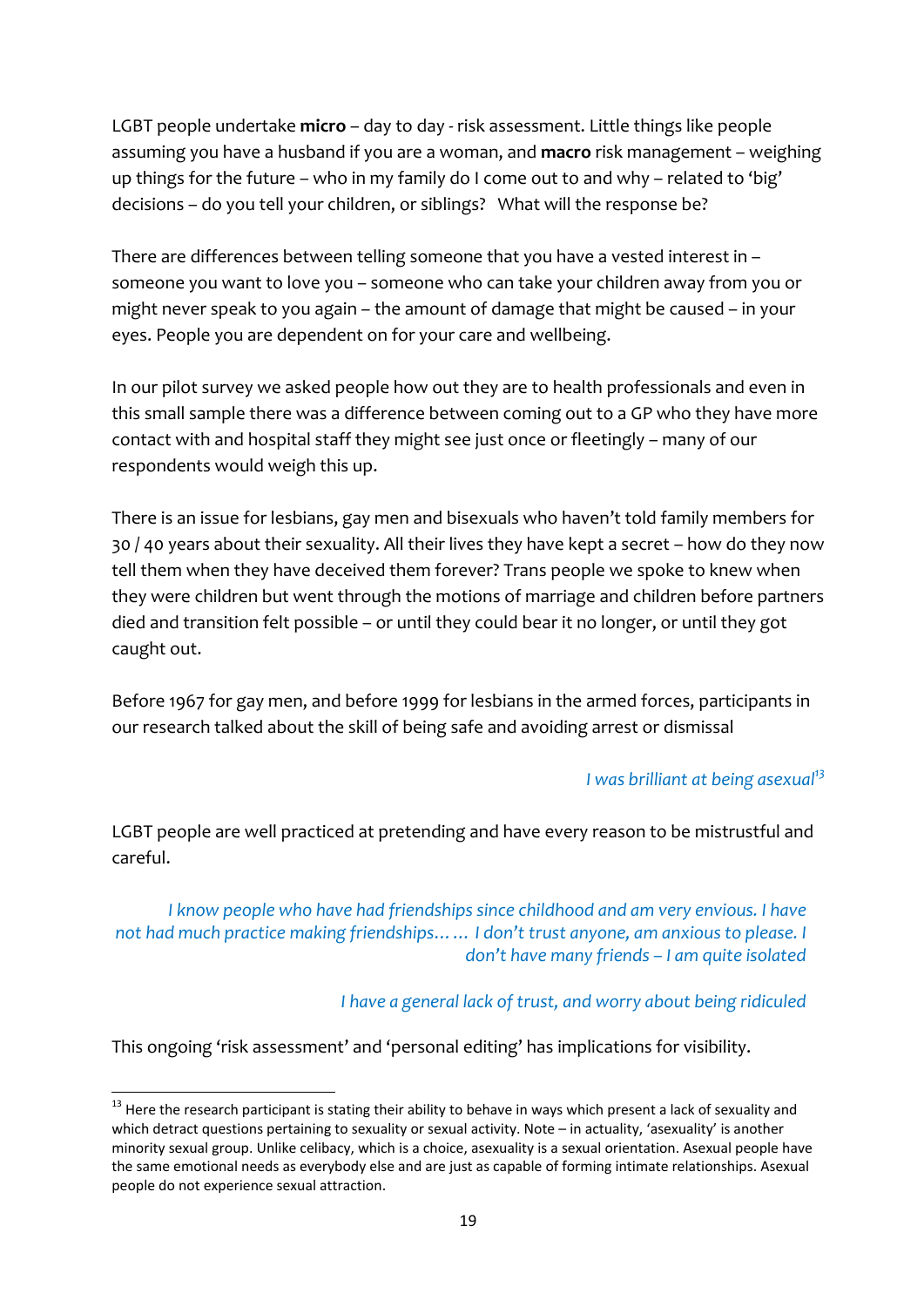LGBT people choose to stay hidden for all sorts of reasons and so no care provider can ever really be sure that they have no LGBT people in their care and should always behave as if they do. These are real issues which do not go away for people even if care staff choose to ignore them. Besides, if care is a positive and personalised experience – as much as it can be – for older and old LGBT people, then it should be good for everyone else and so provides a good benchmark.

## **1.2 Levels of confidence**

Generally, the research found that, the more confident LGB people feel about being open and 'out' about their sexuality, the more confident they are likely to feel about their future. This didn't mean they had no fears, or didn't anticipate poor or adverse reactions from health & social care providers or peers, but they feel more equipped to challenge and deal with this. This is different for some of the trans people we spoke to who would choose to be absorbed into the mainstream in their 'new' gender but know that they cannot successfully pass $^{14}$ .

LGB people often experience internalised homophobia. Years of negative images, deception and a world of heterosexuality as the 'norm' has led to internalised feelings that to be LGB is to be bad, immoral and just plain wrong.

# I'm a confident lesbian and yet I have a layer of internalised homophobia - I've had it all my *life*

How assertive we are depends on how safe we feel; how tired we are; how much we trust the response we will get and whether or not we feel that we can deal with another rejection or 'cold shoulder'. For those of us in a relationship, it can also depend on whether or not our partner is still around.

#### *While there are 2 of us we'll be OK*

Our level of assertiveness is also dependent on how much we care about what people think. Does this change as we get older? Some people said that they care less about what others think of them as they themselves get older – others felt that they are more vulnerable and less able to deal with disapproval.

In many circumstances, it doesn't occur to LGB people to come out and yet the research made people wonder if this was a negative thing – that coming out and being visible might actually be modelling and allow others to feel more at ease.

  $14$  'passing' is the ability to be recognised by the casual observer as the gender of preference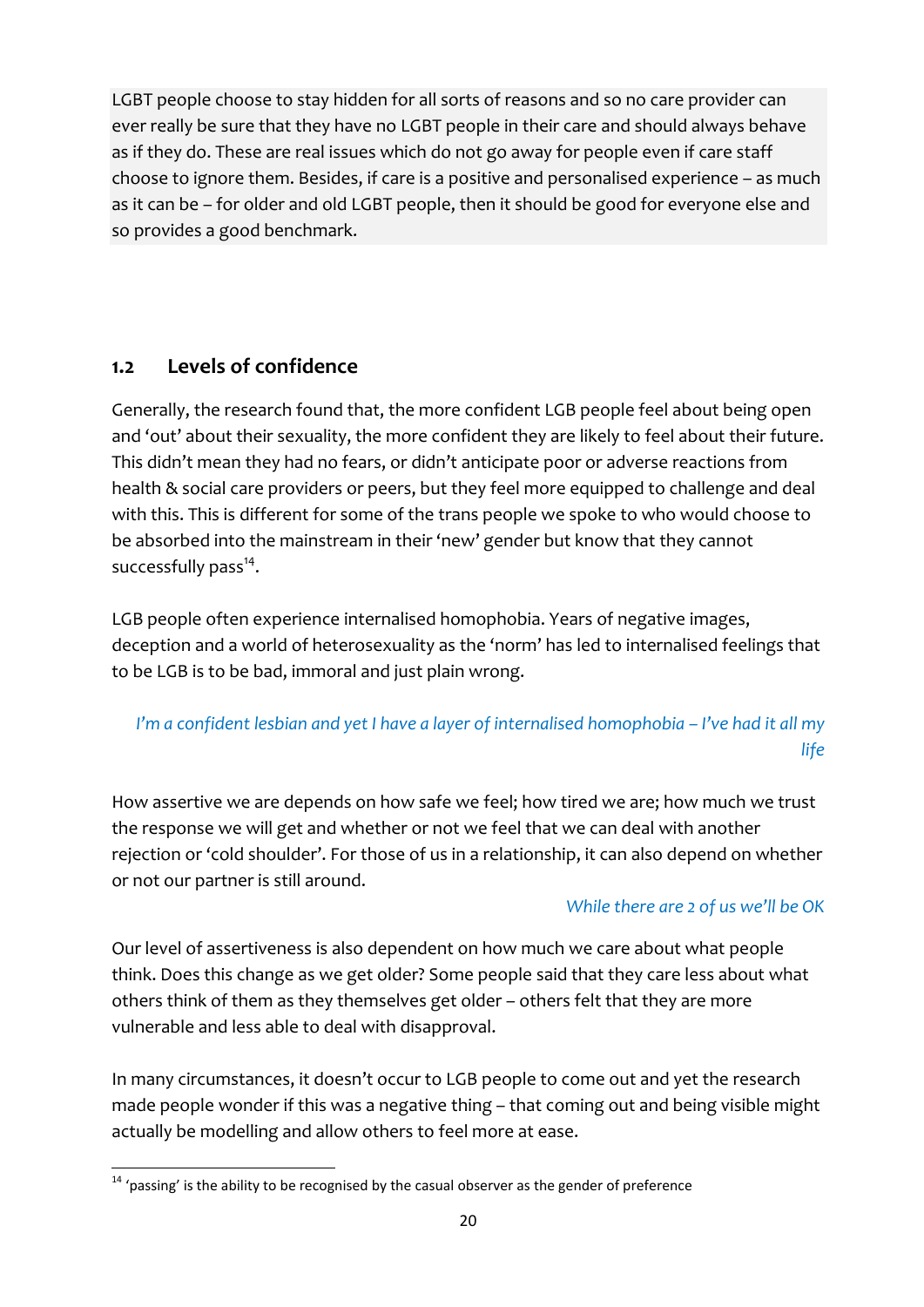## *I volunteer with older people and it has never occurred to me to come out – but maybe that might make it easier for them – if they wanted to*

Our level of optimism about the future is also dependent on our financial security. Research participants generally felt that they would be safer and have more choices if they had money to pay for care.

Levels of confidence make a significant difference to the experience and expectations of older and old LGBT people, whether about housing or about health and social care.

## **1.3 Hurtful and painful pasts**

#### *Being ignored and shunned, experiencing homophobia – that doesn't ever go away*

Many participants had stories to tell about bullying, ridicule and violence – either targeted at them personally or someone they knew.

*We have 2 gay men friends X (89) and Y (84) who have been together over 50 years. X's relative had him put into an institution and he had electric shock treatment. As a couple they are very contained. They worry.*

Gay men spoke of police brutality and imprisonment.

Trans people spoke about the interminable hoops they have had to jump through to prove themselves and the nightmare of long waits before being taken seriously

## there is an issue about how long you have got to wait - and it is harder as you get older, *especially if you transitioned relatively late in life*

People spoke about intimidation from neighbours, directly linked to their identity and others spoke of a time when they were young when it was totally impossible to be "who you are". This resonated with participants whether linked to sexuality or to gender identity.

These hurtful and painful pasts, not surprisingly have an impact on people's levels of trust, and their expectations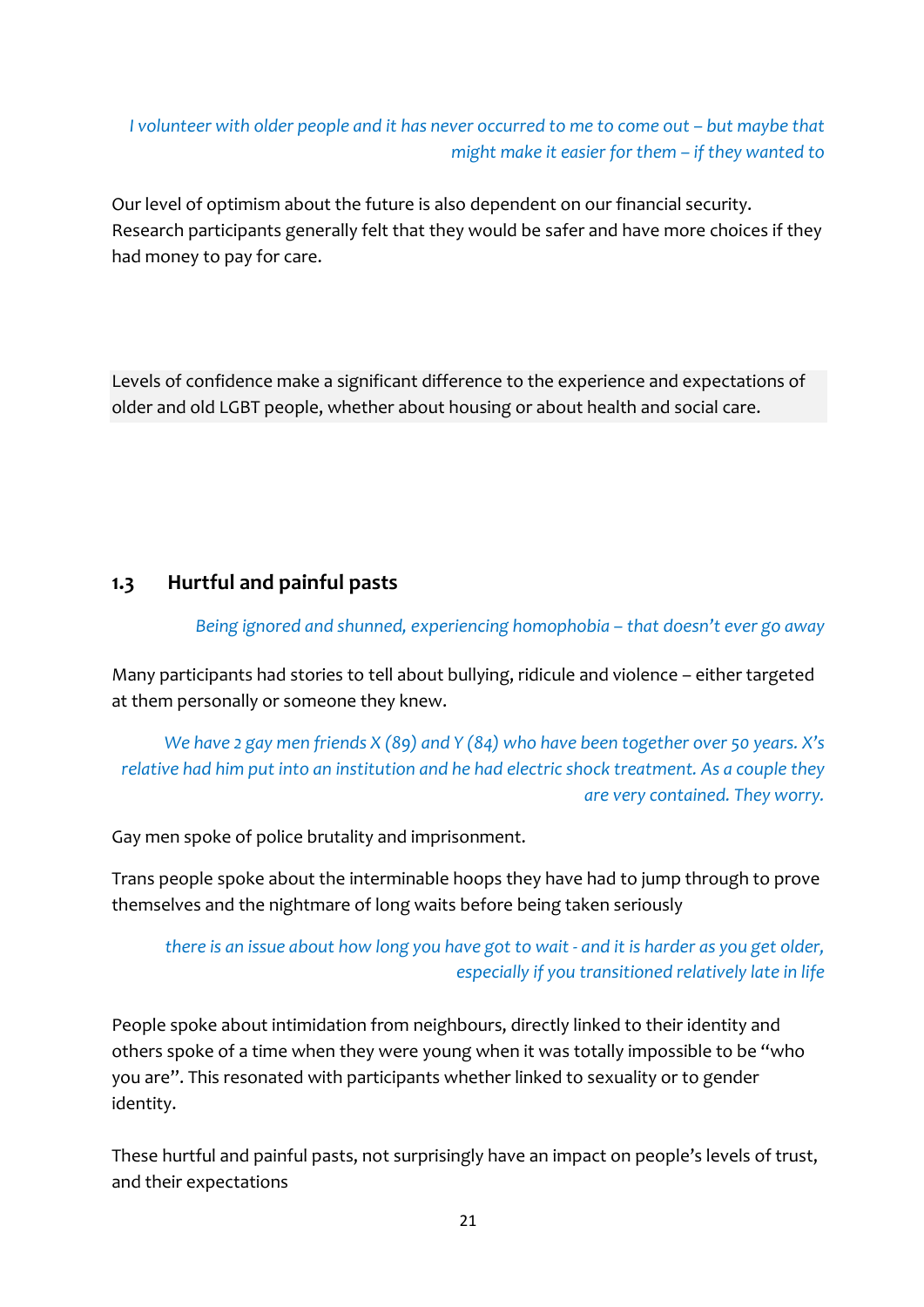… and mean that they are therefore much more likely to pick up on nuances of behaviour and responses from others – whether intended or unintended.

People fear that if they suffer with dementia in later life, they will only remember these painful pasts.

There is a danger of a regressive pathway as LGBT people get older. The confidence to manage and assess different situations can reduce as their identities are undermined. It may be possible to identify tipping points in the care pathway – points at which LGBT people reassess and make choices about whether to be 'out', whether to talk about gender identity, or whether to withdraw

## **1.4 Family Relationships**

## Family – there is a gap between what they see and what they know – they are willing but they *don't get our world*

Perhaps unsurprisingly the notions of 'family' were a key aspect of the discussions. People talked about blood families – reactions to them and their sexuality or gender identity – be‐ it acceptance or rejection, or a mix of both. In equal measure they talked about 'created' or 'friendship family' and for some, those were the ones central to their lives.

*We need to be around people who know who we are, where we don't have to explain anything. Even good heterosexual friends – do they know that our feelings are the same as theirs?*

*If you lose a partner and are heterosexual then family tends to rally round – we're more reliant on friends. This could be a particular issue in a rural area if alone and getting older – less access to social stuff, LGBT activity, more reliant on a small group of people – especially if able to travel less. Might be completely trapped*

46% of our research participants had been married to someone of the opposite sex and most of these have – or have had ‐ quite complex relationships with their previous spouse and/or children. As a group they revealed a whole host of experiences, some have children,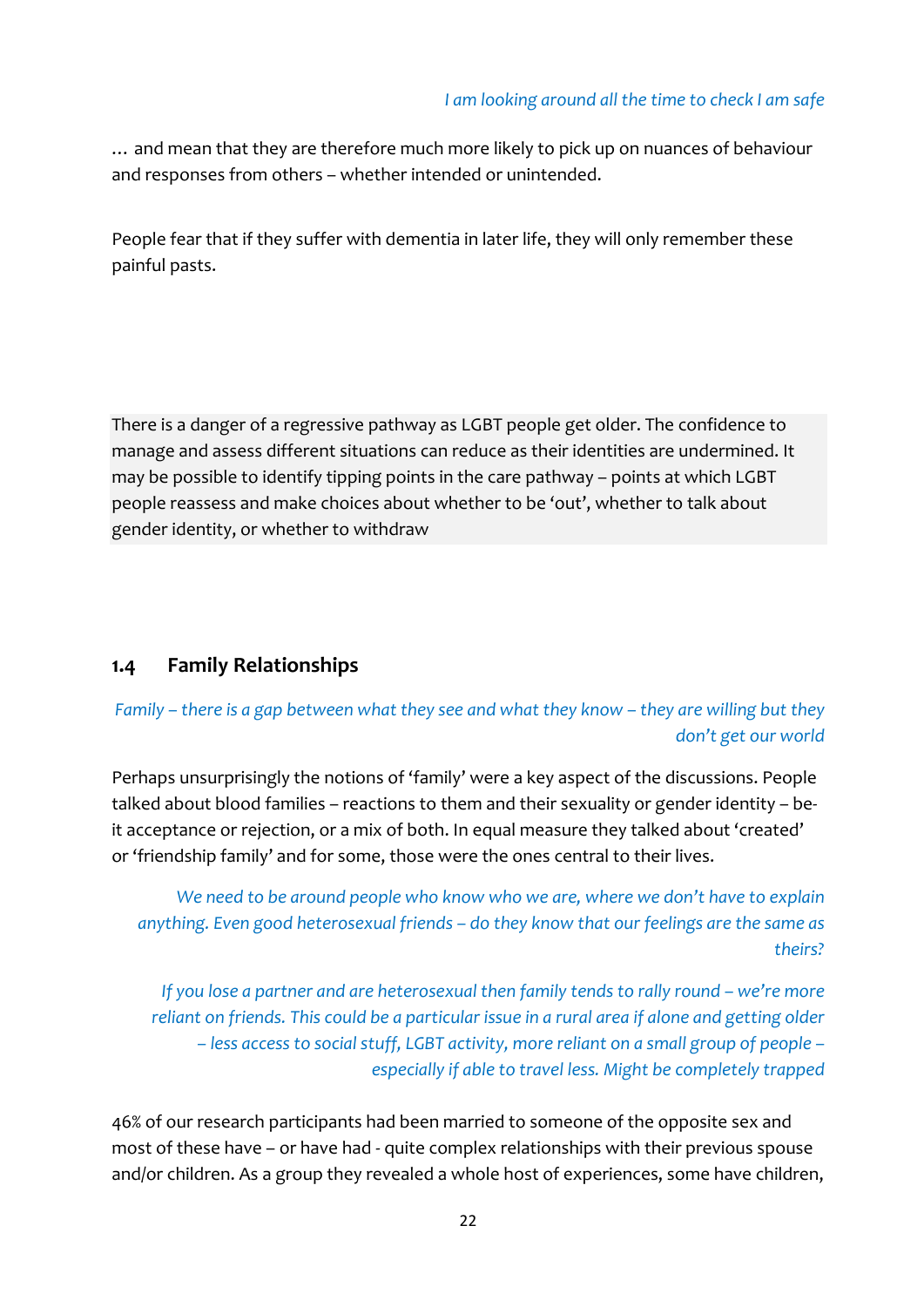some don't – of those that do, some are 'out' to their children and some are not. This has implications around money, property and concerns over children 'pulling rank' at times of crisis when critical decisions have to made over health and wellbeing. Participants in the research generally thought that these difficulties are quite subtle, yet with substantial potential implications stemming from an intrinsic belief in the heterosexual world that, somehow or other, non-heterosexual relationships are not equal to heterosexual ones. People reinforced this by citing the heated political and religious debates about same‐sex marriage which were blasting out from radios, televisions and newspapers.

People talked about losing friends – as well as family – when they came out, and a few mentioned how this can have a greater impact for those coming out, or transitioning, in later life.

## *I have a short history, I transitioned in my 60s and most of my life isn't applicable now*

Gay men are habitually less likely to have kept contact details of people – a result of historic fear of arrest; many also lost huge numbers of friends from AIDS.

A question posed: "Do heterosexual people assume we are out to our families?" If they do then there is a danger of being outed inadvertently if they do not understand what the issues might be – especially if they don't have a 'problem' themselves – 'I don't mind if you are gay' – it makes them brave in their confidence and possibly righteous on another's' behalf. This could create a situation which is potentially dangerous.

Some speculative concern arose around the potential of an LGBT person suffering with dementia whose family have never approved or felt comfortable with their identity as LGBT. It may be tempting for that family member to deny their relative's sexual/gender identity to others.

I want people to know about my life so that they know as best they can who I am inside when *I am not in position to tell them*

Many LGBT people have complex families and varied interpretations of 'family'. Relationships, trust and honesty about identity, daily lives and lived experiences may lie with created rather than blood family.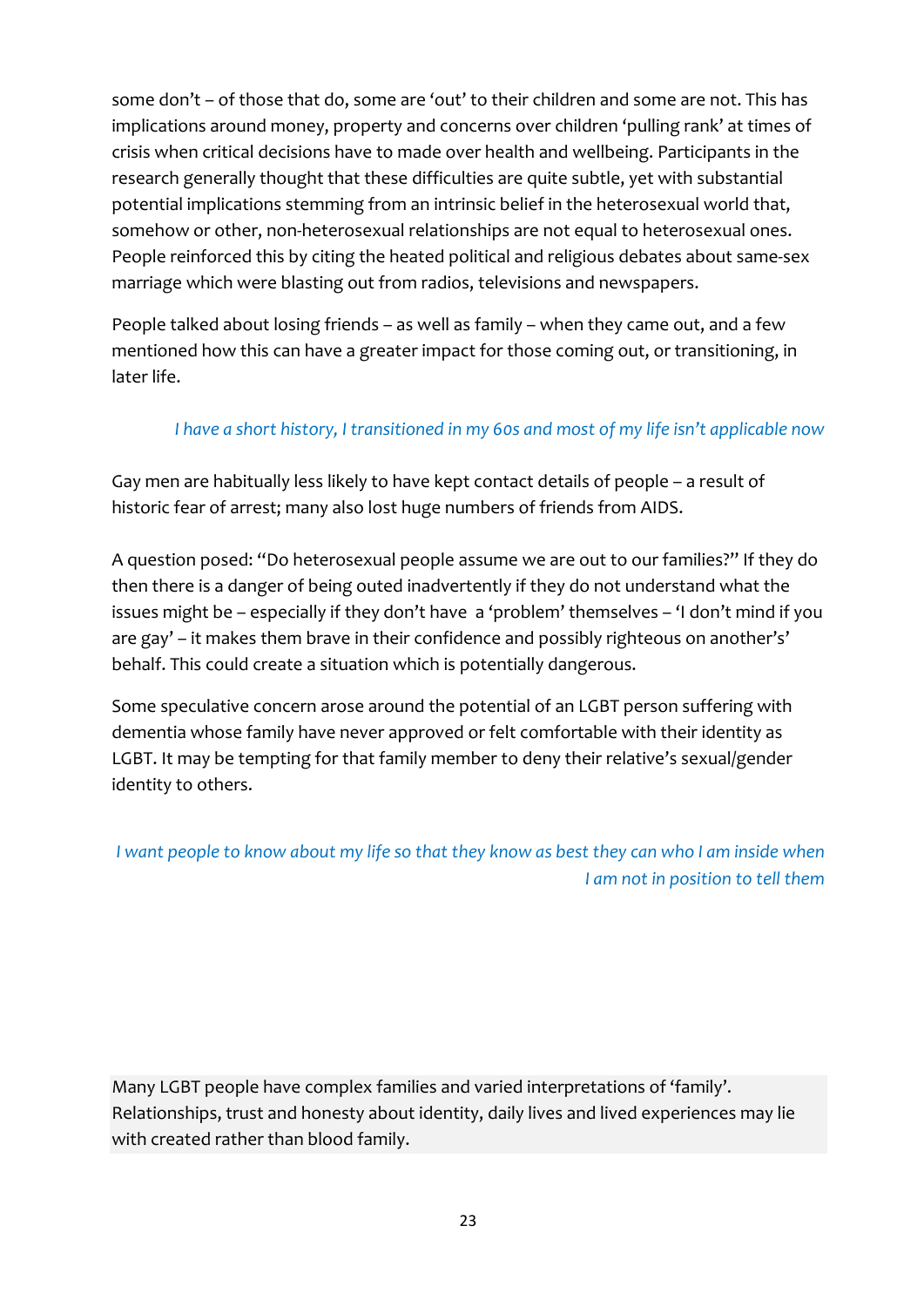## **1.5 Uncertain environments**

#### **Hospitals and doctors**

One group discussion touched on the experience of being in hospital and the impact this has had on expectations for the future

I am terrified of ageing as a gay man ... being a gay man in hospital is a big enough issue – *being on a ward, feeling vulnerable alongside majority heterosexuals – at visiting time their families descend in numbers and I don't have any visitors or maybe a few. You are either on your own or your friends come in and do not fit in with the groupings of other people's friends.*

Another gay man in the group was prompted to reflect on being visited by his partner in hospital on different occasions.

M comes in with flowers and kisses me. He then looks round for others' reactions - if it all seems easy we can both can relax - if not then it feels tense and when he goes - I'm still there.

A few people mentioned GPs and, as with the general population had varied experiences. One respondent had always been out to his GP and in fact the first person he ever came out to was the family GP. Some participants thought it was intrinsically important to be out to their GP – others did not understand the need at all.

Trans people have no choice but to be open with their GP if they want to access the transition process. There was some concern that GPs do not understand the trans process and pathways and make a long process even longer which has both practical and emotional consequences.

#### **Residential Care Homes**

When we talked to people about 'housing' issues they tended to talk about their own home or a care home. There was very little consideration of options in‐between. In some ways this stifles constructive conversation and perhaps innovatory thinking about what we could create as viable and appropriate alternative ways of living.

No‐one really anticipates/wants to go into a care home and so there is a danger that it becomes about other people, although a few respondents said that this raised some fairly frightening – and distinctive ‐ issues for them.

I'm never going to have the energy to challenge anti-gay stuff if I'm in a home - I don't *challenge it now when older people are homophobic.*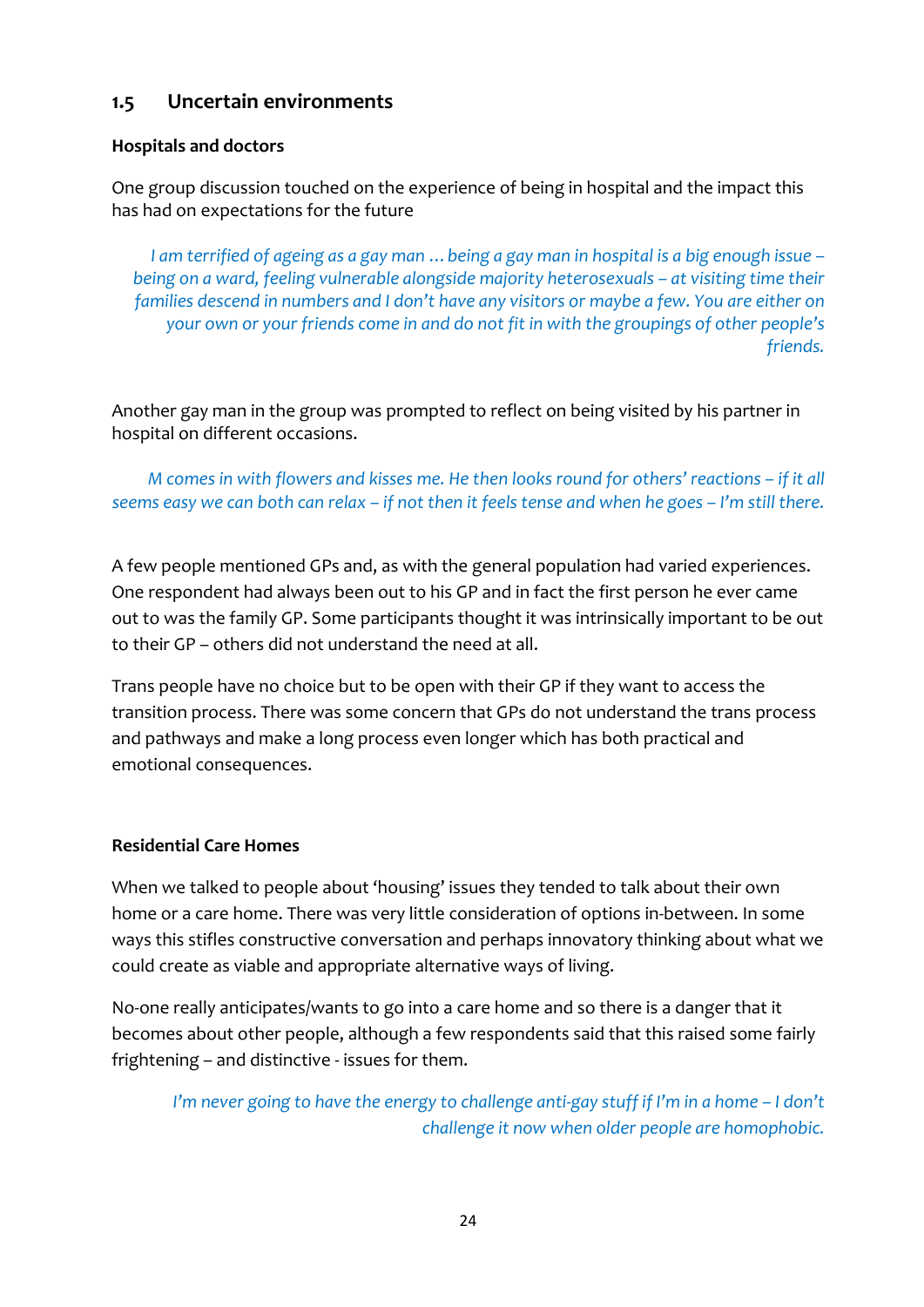Almost everyone commented on the notoriously high turnover of staff working in residential homes and the implications of this for constant 'coming out' at a micro level. This turnover also has implications for training as staff do not necessarily stay once trained. Lack of trained staff then has further implications for their ability to manage situations, where colleagues or other residents are homophobic or discriminatory.

When I am vulnerable I am already needy and needing reassurance - I don't want to fight - if I *do I am labelled as trouble – being difficult. I am worried about being more vulnerable and the patronising way of people and I am having to come out again – especially as there are more agency staff – means we have to come out again*

Some of the research participants have worked in care homes in various capacities, or visited relatives. They have witnessed homophobic incidents and been subject to prejudicial remarks.

## *I was discriminated against myself – as staff, being a lesbian …*

These people familiar with care homes, also commented on the lack of LGBT celebratory events when other cultural events are celebrated like Black History Month and religious festivals. They also commented on the dearth of LGBT oriented books, music, visuals and films or television programmes selected for collective viewing leading to a total invisibility of LGBT lives.

They were concerned that Care Plans are unlikely to include questions about sexuality or gender identity and questioned the implications of this. Generally participants in the research were concerned about the lack of accountability in private sector care – and the possibility of more religious‐oriented organisations picking up current Council provision, with potential bias against LGBT people.

There was some speculative concern that, if suffering with dementia family members may not reveal sexuality or may not know and yet they would be expected to respond to the questions asked by care home staff.

There are significant gaps in knowledge about residential care – levels of privacy and potential response to sensitive cultural difference. Some gay men asked

#### *What would happen if I wanted someone to visit me for sex?*

#### *What are the rules around censorship of porn – have they even thought about it?*

People told their own stories about visiting (straight) relatives in care homes and those relatives being subjected to homophobic teasing or being ostracised once their visit was over and they had left.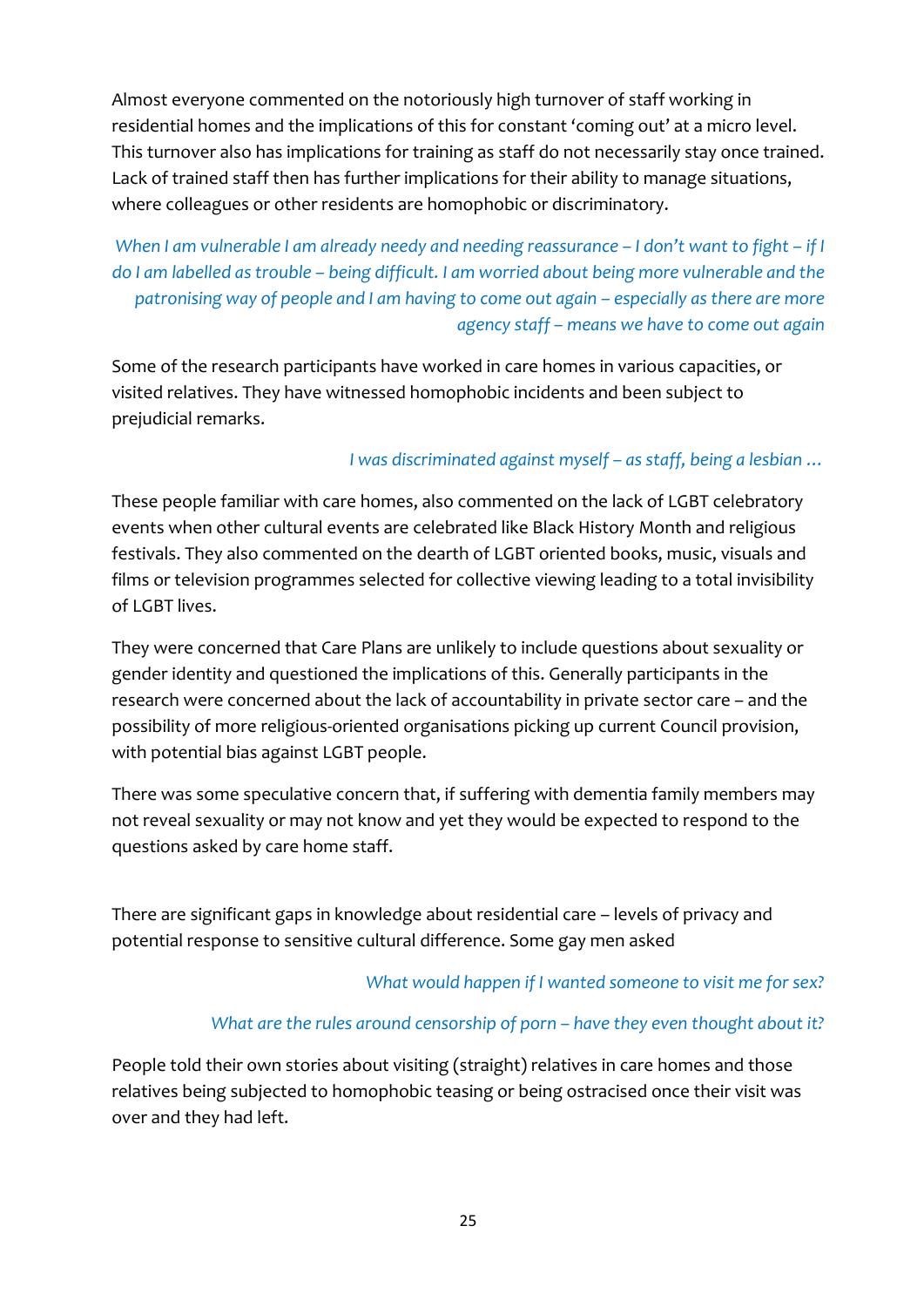This prompted another recollection where, as a consequence of a similar incident the person asked the visitors to 'act more straight' on their next visit – they then stopped coming!

#### **In our own homes**

#### *It's pot luck if they are OK with us or not*

A few research participants touched on the subject of domiciliary care and wondered about the expectations of the carers who come into their homes to care for them and what they need to prepare in order for the carers to feel comfortable around them

It is the quality of care that is most important - once I need care I will lose some of my *dignity anyway – unless a carer is overtly homophobic it wouldn't be easy to tell what they thought*

*What is in my house that might upset and offend someone who came into care for me? Which pictures and books should I put away?*

LGBT people are deeply affected by pervasive stereotypes about them

*I am worried they will make assumptions about me fancying them just because I am a lesbian*

#### *Perhaps they won't want to touch me – how horrible*

Some people have particular ideas about the preferred gender of potential carers – this may not differ from the general population – except for the reasons behind this preference which may be a result of hurtful, painful pasts or of confidence and risk assessment.

Public environments are largely unknown, which can make them 'unsafe' for LGBT people who are uncertain about reactions to them. Personal home environments – original safe domains – can become unsafe when professionals visit.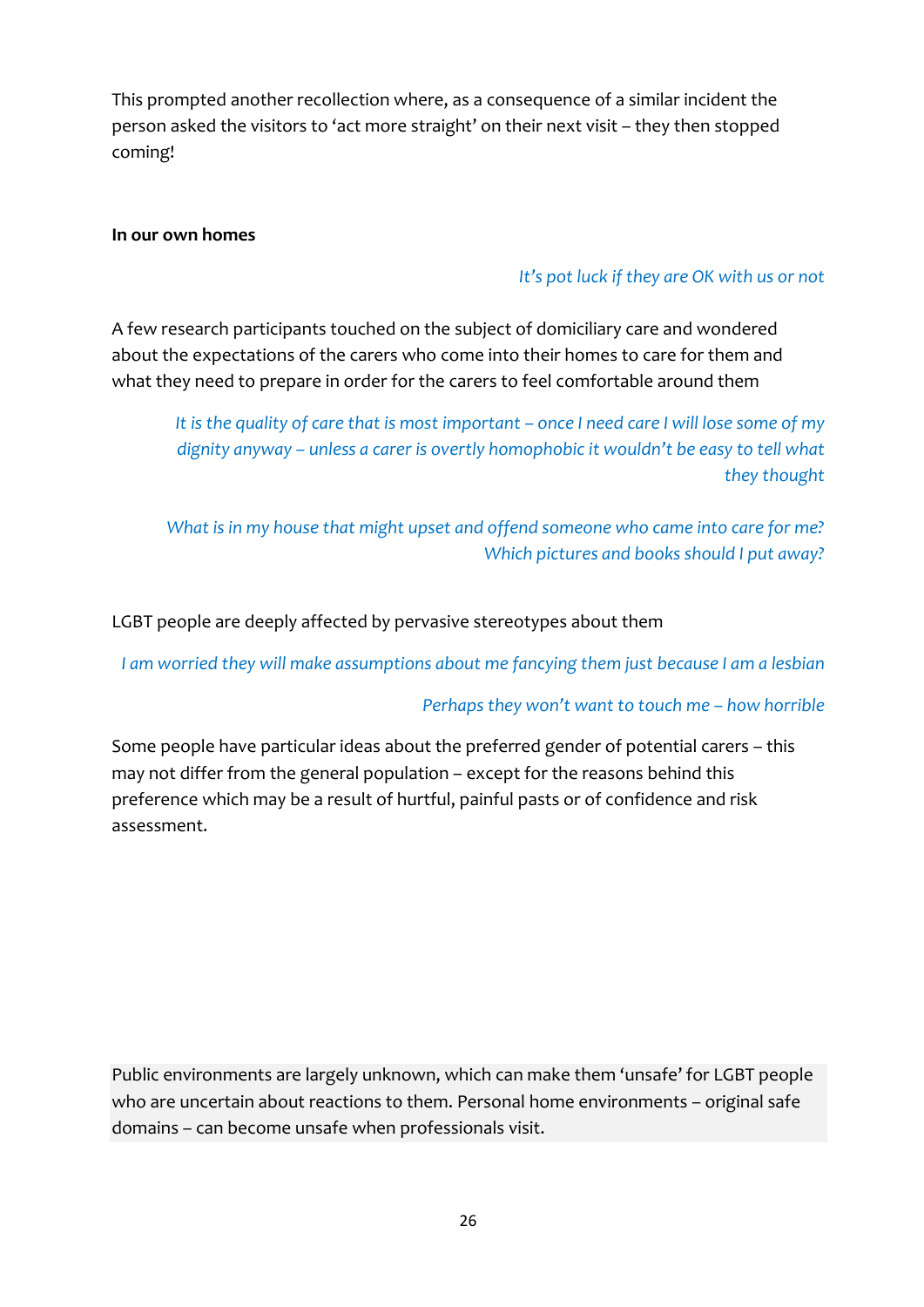## **1.6 Legal and financial issues**

## *I wonder if gay marriage will make a difference to how heterosexual people feel about our relationships*

It's interesting that as a natural spin off from conversations about health and social care, people have been talking about legal issues and money. There are clear connections but these areas of provision don't seem to be very closely related. There are aspects that people haven't considered and in some cases are not aware of and yet all of the issues raised in the research can have an impact on the arrangements we choose to make – for example.

People are concerned about Lasting Power of Attorney – and yet haven't made any arrangements. They are concerned about who is going to make decisions about their finances and health if they are unable to do so themselves – and what the assumptions are of others.

*However supportive my family, my sister is …..she isn't central to my life…….*

*I have both blood family and friendship family – I prefer my friendship family to make decisions about me*

*I want the people who make decisions to know enough about me – I need to trust them to make decisions putting me first – you never know who may come out of the woodwork and how they'd be….*

I separated from/lost my family. I never felt close to them or wanted to be part of them, so I *haven't approached Lasting Power of Attorney. I stick with my societal group which is made* up of gay or gay-friendly people. The idea of making a will is a traumatic process which I have been putting off for sometime - the base issue is confronting old age. I have now made a will *– I used a gay‐friendly solicitor which advertised in a gay magazine.*

Some LGBT people recognise the importance of revisiting wills regularly as their priorities change.

The shape of lesbian & gay families change over the years - we have a less assumed bond with *people – more people come and go in our lives.*

*Gay life is more episodic – different phases, different people. We pare down who is significant in later life – no point doing it before because it will all change.*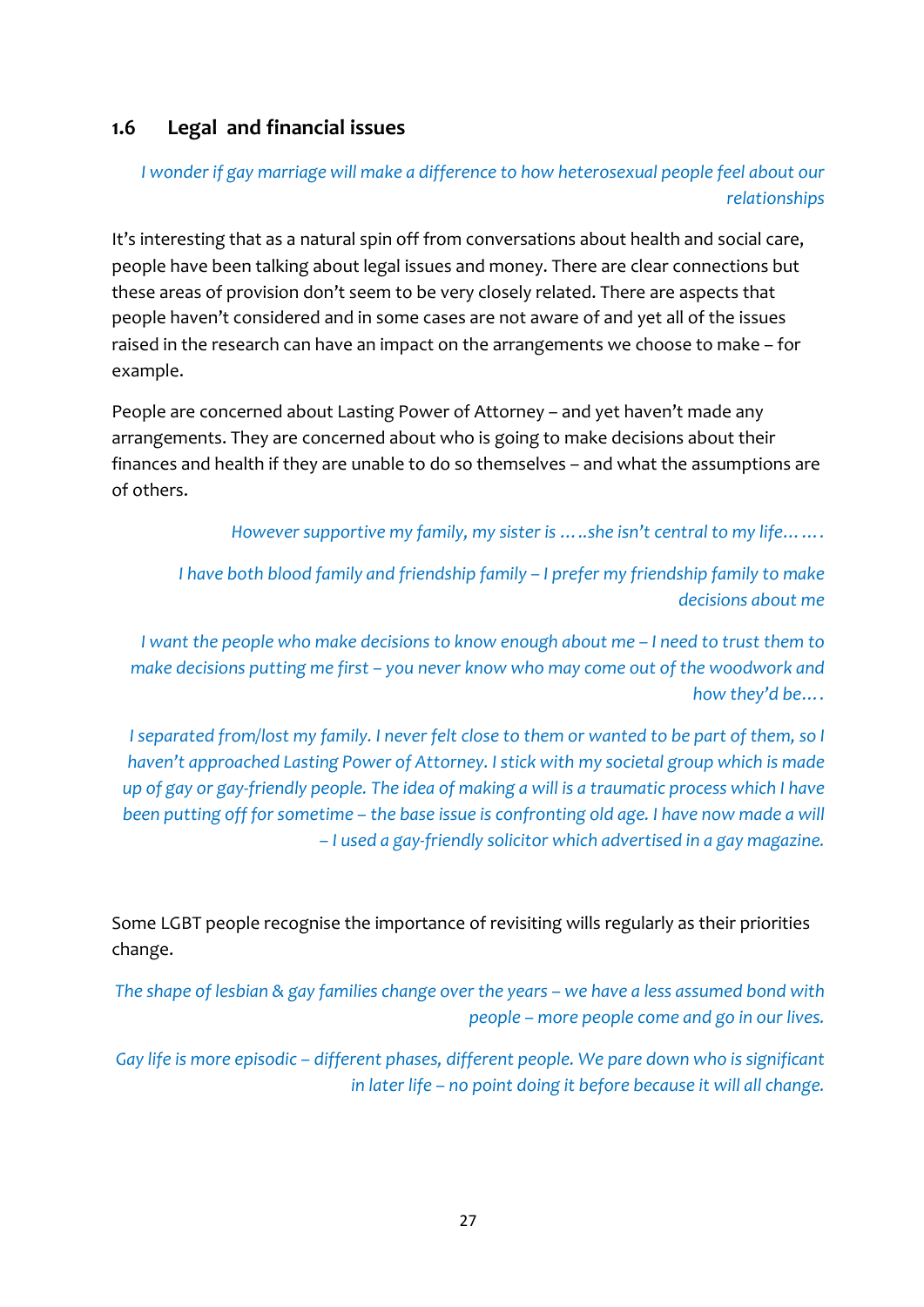Many LGBT people haven't thought about – or are actively avoiding – legal issues: wills, powers of attorney, housing arrangements – conversations which make it necessary to 'come out' and share the lives they have been keeping very personal – conversations which mean they have to explore the complexity of their relationships.

# **1.7 Tricky issues**

Not everybody feels comfortable about discussing LGBT issues and this includes LGBT people themselves. The research has flagged up a number of 'tricky issues' – the things that are difficult to talk about and which may prove to be barriers to progressing this work into action. There are likely to be more.

- 1. Acknowledging that someone is a trans person: how do we talk about these issues, is it OK to talk about them? So little is known by the general population and there are a lot of historical oppositional issues in the LGBT world.
- 2. LGBT people know very little about each other's worlds and cultures and, in some cases, are actively opposed to them.
- 3. Some LGBT people want to be totally 'integrated' into the straight world whilst others want to maintain a distinct cultural identity.
- 4. Some LGBT people are challenging binary gender stereotypes and heteronormativity, and the LGBTQ $1<sup>15</sup>$  people the world is seeing are those who are 'out there' – and not the ones just getting on with their lives.
- 5. Researchers and researchees are talking about carers who may come from countries where 'homosexuality' is an issue/problem. These conversations, if handled badly can err on racism or be silenced by accusations of racism.
- 6. There is a vocalised expectation that the younger generation of carers will be much better than those around today, because the younger generation is more tolerant and less discriminatory. This assumption is contradicted by the high level of homophobic bullying in schools<sup>16</sup>.

– on one level all that LGBT people have got in common is that they do not conform to 'heteronormative' expectations.

**Heteronormativity** is the belief that people fall into distinct and complementary genders (man and woman) with natural roles in life. It asserts that heterosexuality is the only sexual orientation or only norm, and states that sexual and marital relations are most (or only) fitting between people of opposite sexes. Consequently, a "heteronormative" view is one that involves alignment of biological sex, sexuality, gender identity and gender roles. Heteronormativity is often linked to heterosexism and homophobia. *(Wikipedia 10:21 26/03/15)*

 <sup>15</sup> Lesbian, Gay, Bisexual, Trans, Queer – or Questioning, Intersex – or Inquiring<br><sup>16</sup> Over 90% of LGBT school children report homophobic verbal abuse http://www.stonewall.org.uk/at\_school/education\_resources/7957.asp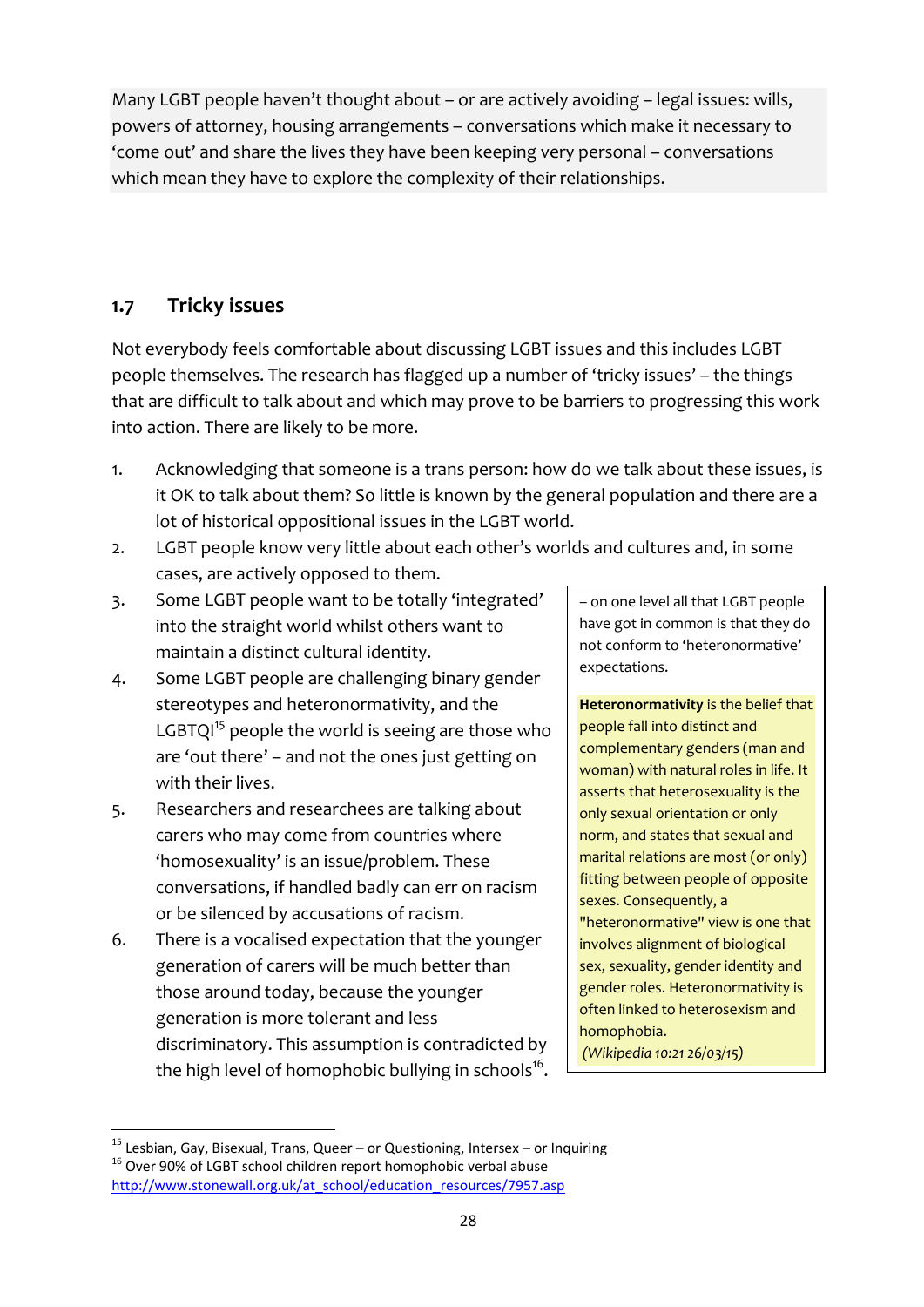- 7. There is also an expectation that the upcoming generation of older and old LGBT people will think differently, that attitudes are changing and 'our generation will feel no compunction about coming out'. This is not borne out in this, or other recent, research.
- 8. Can discrimination be a self-fulfilling prophesy? If we expect to be discriminated against do we behave in defensive, awkward ways based on past experience, which in turn provoke an adverse reaction?
- 9. There is an enduring conflation of 'sex' and sexual orientation/identity where sexuality is only valid if one is sexually active. This gives permission for care staff and workers who view older and old people as 'not interested in that sort of thing anymore' to completely dismiss sexuality as a vital aspect of an individual's identity.
- 10. The terminology used to refer to LGBTQI people is colourful and varied<sup>17</sup>. It can challenge people's sensitivities – whether as an audience to it or a target for it and make people reluctant to ask questions or engage in discussion.

The heteronormative stuff matters. When doing this research we sometimes felt that we were talking a lot about what to some might appear to be the minutae of daily experience/s. First of all we realise that we, as a society, rarely talk about the issues that impact on LGBT people and, because 'heterosexuality' is considered 'normal' we don't even recognise that most of the time that's what we talk about – in the media, in service development, in all aspects of policy development.

  $17$  An example is the complex world of language around the T as borne out through this Glossary: Transgender: An umbrella term (adj.) for people whose gender identity and/or gender expression differs from the sex they were assigned at birth. The term may include but is not limited to; transsexual people, people who cross‐dress and other gender‐variant people. Transgender people may identify as female‐to‐male (FTM) or male‐to‐female (MTF). In the UK it is usual to shorten the term to 'Trans'. Trans people may or may not decide to alter their bodies hormonally and/or surgically. Trans man / Trans men: People born female bodied but who have a gender identity like that of a man. Trans woman / Trans women: People born male bodied but who have a gender identity like that of a woman. Trans people: Members of the Transgender Community. Transsexual Person: A term originating in medicine and psychology. While some transsexual people still prefer to use the term to describe themselves, many people now prefer the term trans to transsexual. Unlike transgender, transsexual is not an umbrella term, as many transgender people do not identify as transsexual. It is best to ask which term an individual prefers. Altering one's birth sex is not a one‐step process; it is a complex process that occurs over a long period of time. Transvestite: Often used in a derogatory way. ref: Press for Change, Changing Names and Changing Gender; A Guide for Employers and Other Organisations 2012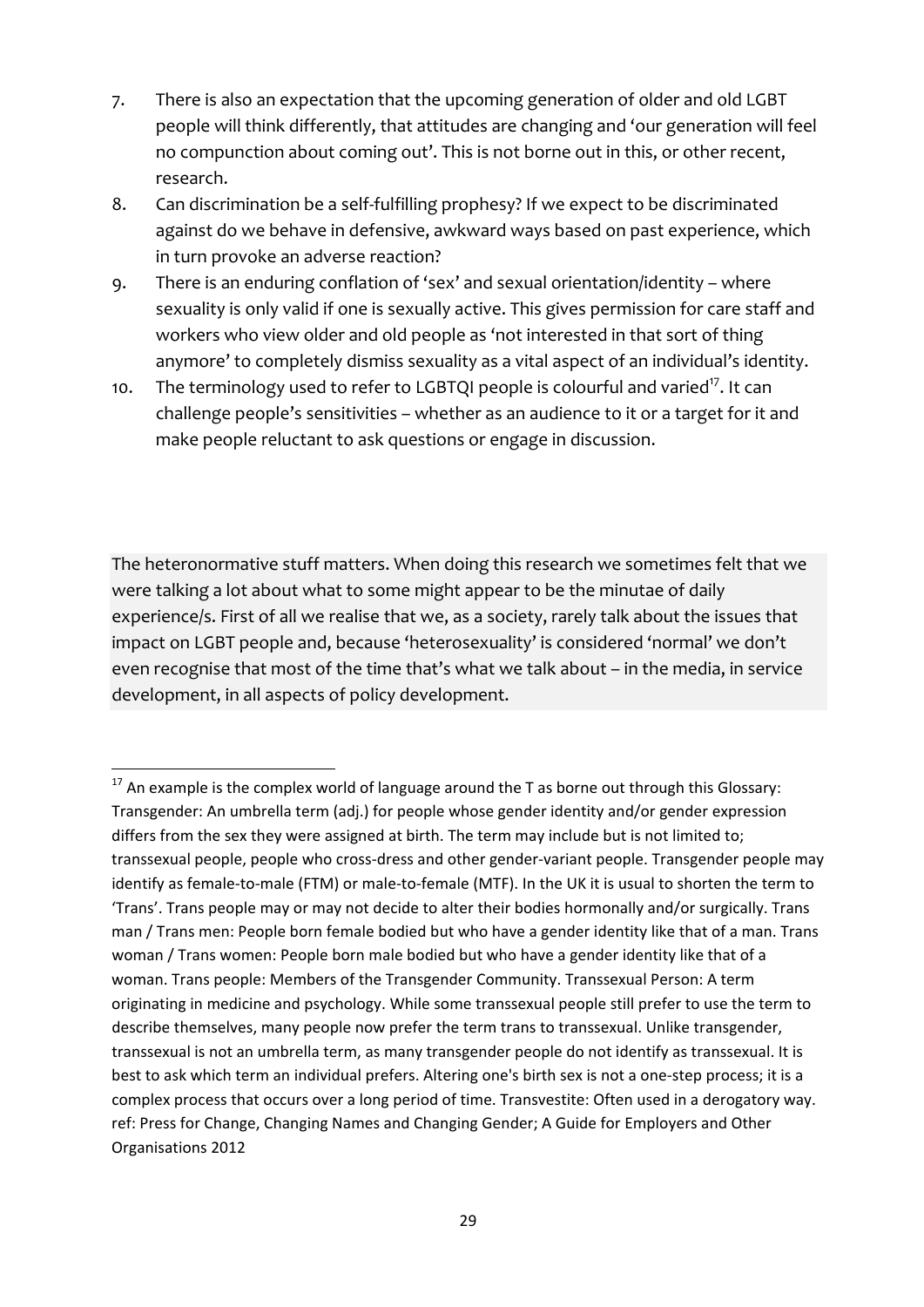**Research findings ‐ Section 2**

*We need to inform people but that's not enough – we need them to think about it, what the implications are and then we need them to change what they do!*

*Research participant*

## **What needs to happen to ensure that LGBT 'issues' form part of mainstream thinking about the future of health and social care in Shropshire?**

In addition to asking research participants about the issues they are facing as they get older, we also asked them to think about what needs to happen to make things better.

# **2.1 Training for care providers**

Perhaps, not surprisingly the research revealed a need for training for those who design and those who deliver a whole range of care including domiciliary, nursing, day, respite, dementia and to be included in NVQ curriculums in social care.

What needs to happen? Participants said:

- Undertake research into training designed and delivered elsewhere
- Add suggested content from SAND research as appropriate, to include:
	- o understanding identity and the notion of complex identities
	- o understanding the importance of gender and 'getting it right' for the individual
	- o understanding human rights
	- o understanding the 'minority experience' and its implications when LGBT people may never have been in the majority in a space
	- o understanding and practicing the advocacy role in care provision
	- o picking up on the subtleties of signals to understand hidden identities e.g. the use, or non‐use of pronouns in conversation when referring to the important people in our lives
	- o how to ask the questions without being intrusive
	- o 'I don't mind if you're gay' how does this feel? What does this imply?
	- o assumptions, implications and behaviours understanding the implications of operating from a 'heteronormative' position
	- o what are the fears that carers have?
	- o managing homophobia and ignorance amongst residents (this was flagged as very important at the dissemination event)
	- o specific health issues for the different groupings under the 'LGBT' banner
	- o facing the awkward stuff sensitivities around touching; myths about predatory lesbians; ignorance about dangers
- Identify statutory, legislative, moral levers to encourage care staff to access this training – including exploring how LGBT communities can influence the CQC and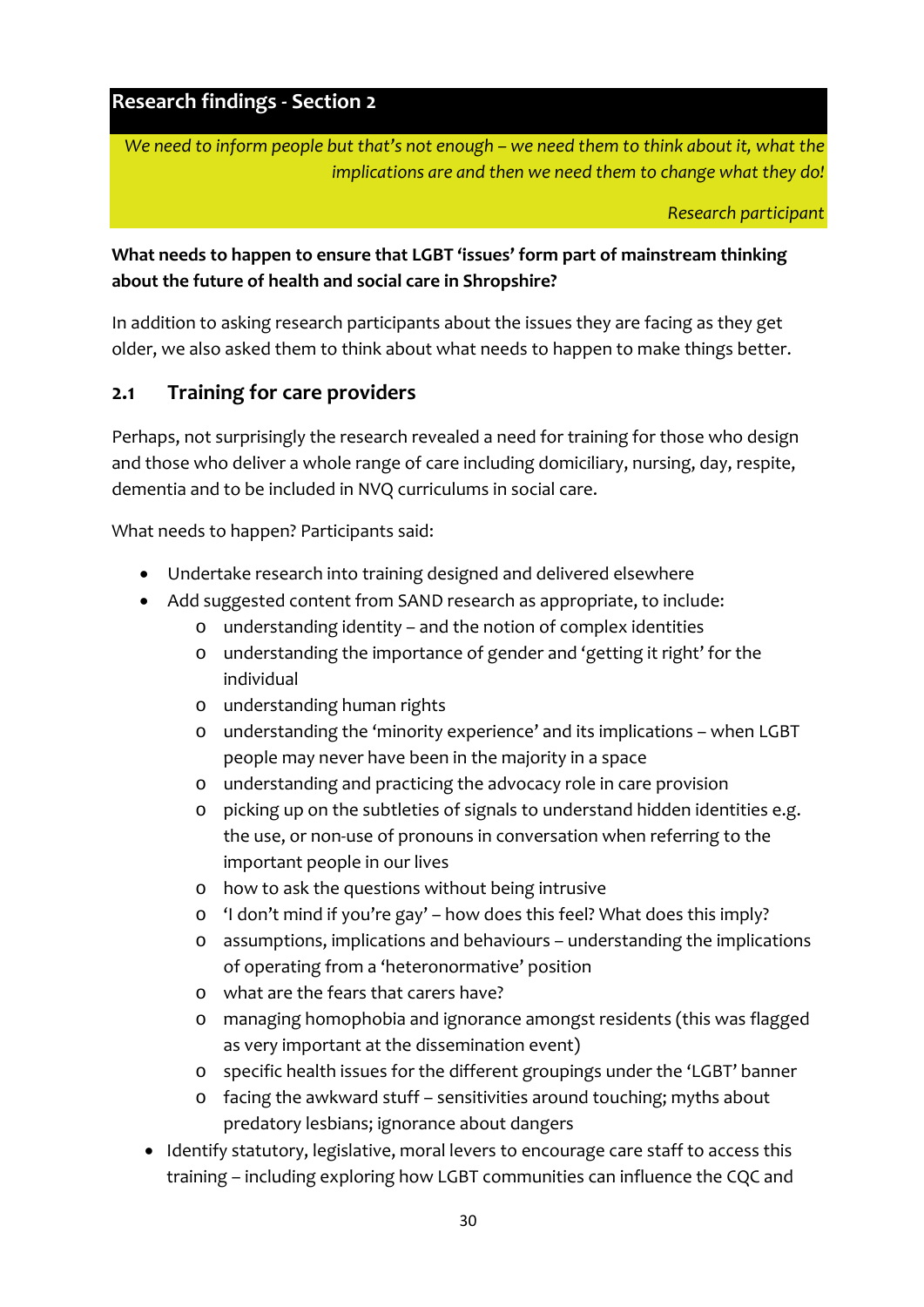other regulatory bodies to ensure that LGBT issues are recognised and addressed in health and social care

 Monitoring training and subsequent practice to ensure that this stays on the agenda and does not slip off or become a tick box exercise

It takes skill and knowledge to understand and challenge homophobia and prejudice, or to know how to work in ways which are empowering.

# **2.2 Supporting our own communities**

What needs to happen? Participants said:

*We need opportunities and support for LGBT people to talk about all of this*

*I am worried about being located away from friends as networks are hard to establish*

*We have got friends from years ago from the forces when it was illegal to be gay. You had to really trust people. It forces people to take care of themselves – they are all self‐ starters18*

Why are networks important?

- People who share similar experiences and 'get it' can support each other
- Having access to, and sharing information
- Trans people need support to transition 'where you learn how to be a woman/man'
- To learn more about each other and our own differences so that we can support each other better

*Lots of people have never knowingly met a trans person – they see a drag queen or a pantomime dame – people who are entertaining.* 

*From the dissemination event: it was so interesting to meet all the people who had taken part in the research. I had some fascinating conversations and learned a lot about aspects of life for people in the LGBT community that I don't normally – if ever – come into contact with*

  $18$  self-starters is a term suggesting self-sufficiency outside the mainstream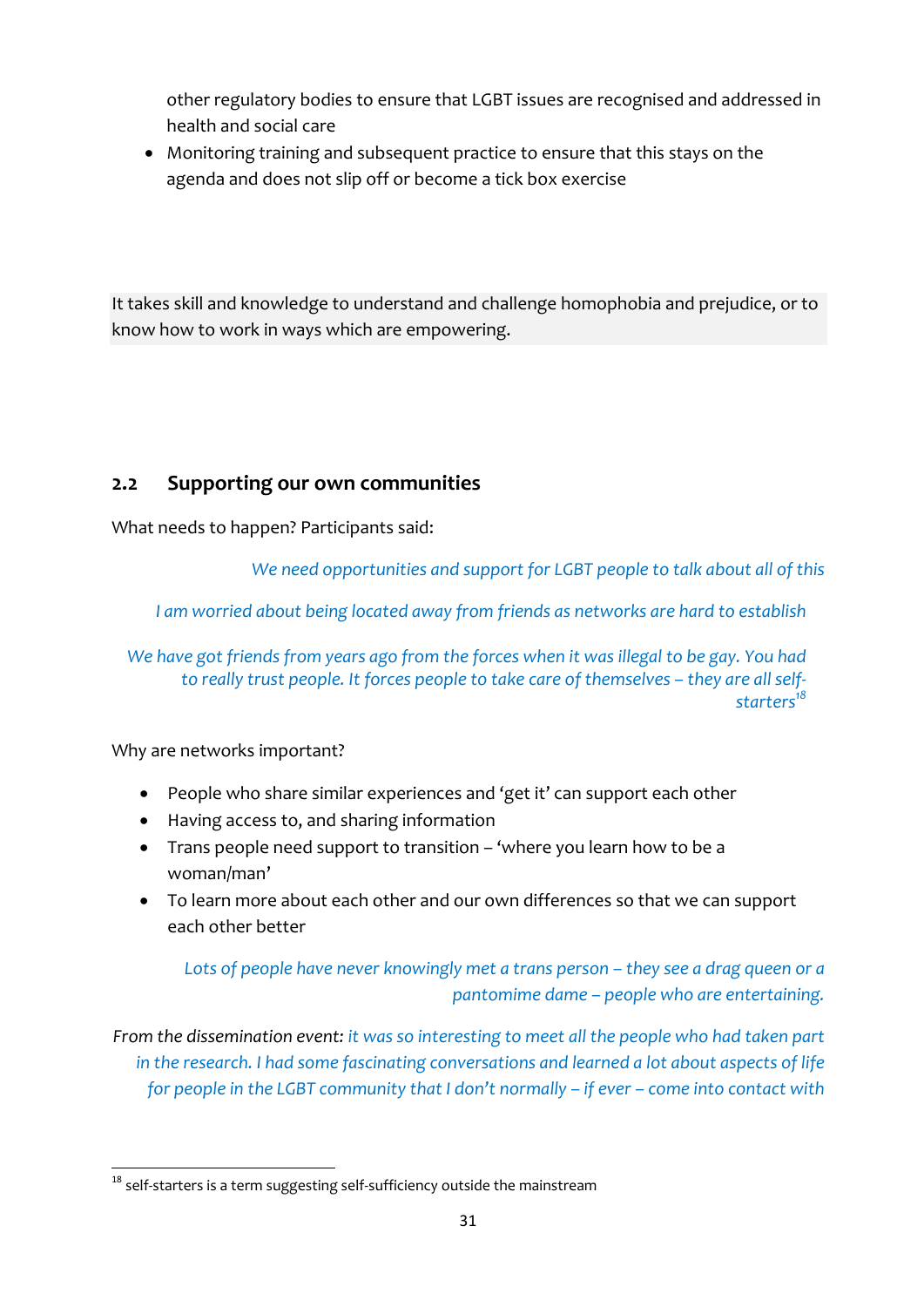The benefits of being part of a group to discuss and change current practice out‐weigh the fear of facing the issues which may impact on us as we age. LGBT people are keen to build on existing networks to support each other to achieve change in a supported environment.

# **2.3 Improvements in care homes**

*I want to feel reassured that the care home manager would not discriminate – and that they would challenge homophobia*

What needs to happen? Participants said:

- Care homes need to have well trained and informed care home managers
	- o Have clear, informed policies which include and protect LGBT residents, visitors and staff
	- o Know and understand equality laws and why they are important
	- o Monitor how these policies are put into practice
	- o Have the option to adopt a 'mark' signifying awareness (see recommendations)
	- o Develop personal care plans which include the additional threats that may face an LGBT person in care, the potential impacts on them and how to mitigate these
	- o Have clear information to help people understand the do's and don'ts of sexual activity – and to understand the reasons for these
- Older and old LGBT people share knowledge, information and experiences of care homes and personnel
- Methods are adopted to follow national research and keep informed of good practice

## *How would I know that a care home and other residents would accept me – or not? That I wouldn't need to watch what I say – wouldn't need a barrier around me?*

What needs to happen? Participants said:

- In addition to the points above, care home managers should recognise that this does not have to be difficult to achieve
	- o have pictures, films, music, brochures, books which reflect LGBT lives
	- o have clear statements in promotional materials which welcome LGBT people
	- o include LGBT celebratory events in social programmes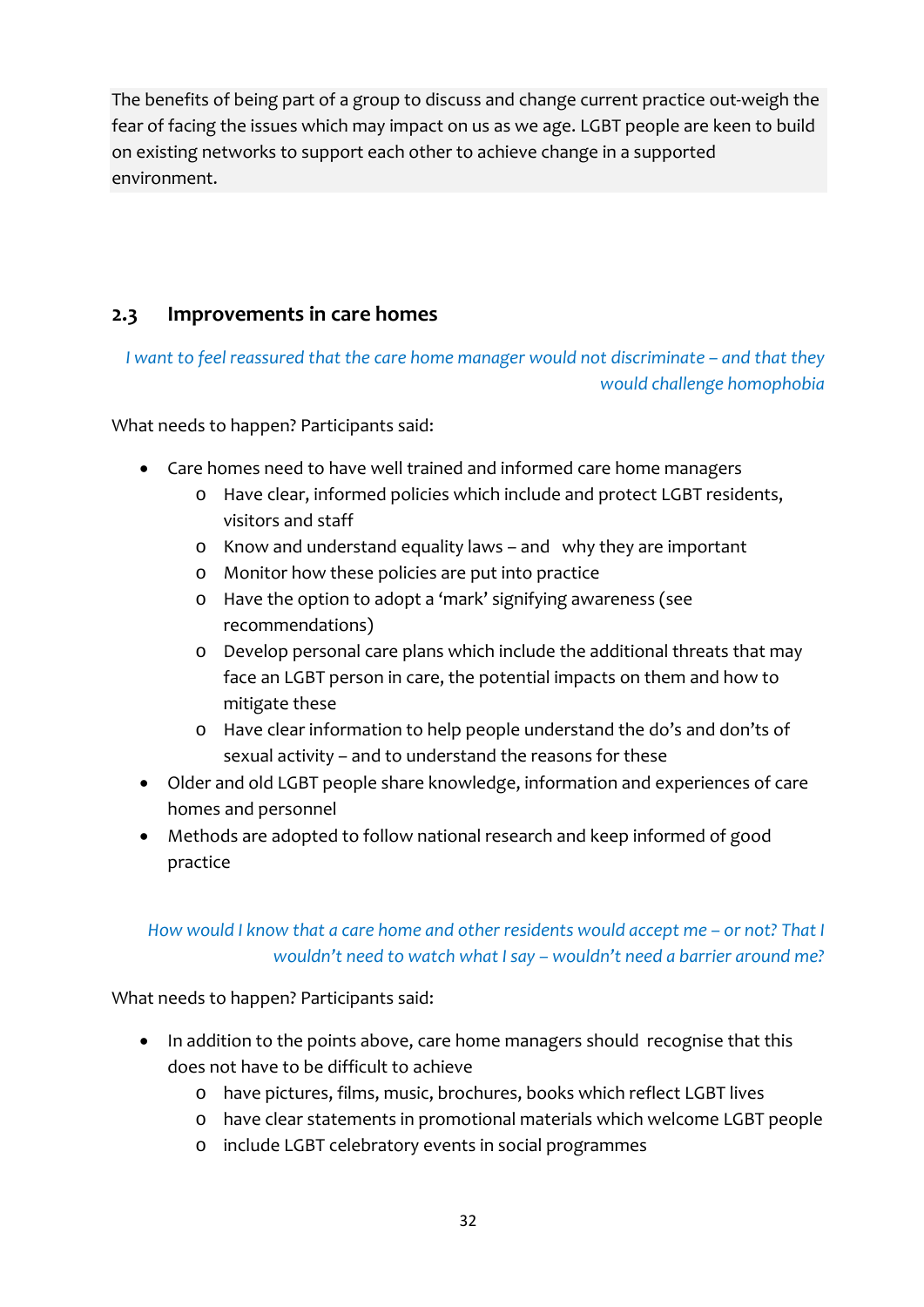- o ask open questions in care planning which make LGBT feel safe to disclose if they choose to
- o have accessible complaints / suggestions / whistle‐blowing processes

Another idea was to create a flagship home that has a code of conduct which says that prejudice is not acceptable, that has training for staff and clear policies with procedures to ensure they are put into practice.

Health and social care providers need to actively engage in discussions and plans for improved service delivery which takes account of LGBT life experiences.

## **2.4 Housing**

The research reveals that LGBT people over the age of 50 have little or no understanding of the range of housing options which may be available to them in later life.

They talked about staying in their own homes or about full‐on residential care – and very little in between.

How can this happen?

- Look at other ways of organising, e.g. trusts like Sunlight/Rowntree
- Explore specific LGBT housing
- Consider other models flats with communal spaces
- Work with the Chartered Institute of Housing

There are big gaps in research to underpin initiatives aiming to improve the experience of older and old LGBT people accessing health and social care. This study reveals particular gaps around issues impacting on trans people, and trans experiences; on the impact that dementia may have on people who have (had) hidden lives; barriers to accessing legal services and research into housing options.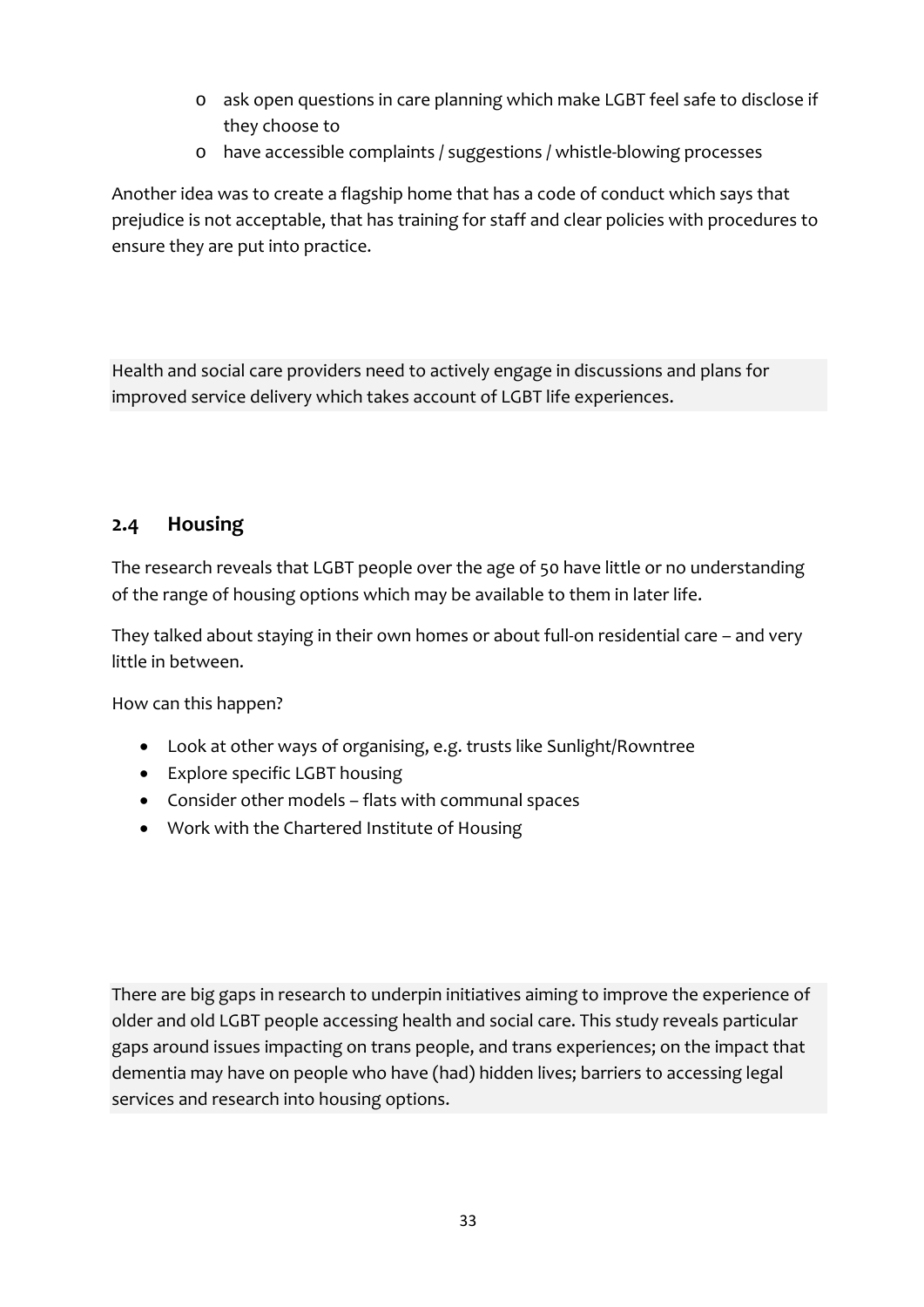#### **Conclusions**

*There are known knowns. These are things we know that we know. There are known unknowns. That is to say, there are things that we know we don't know. But there are also unknown unknowns. There are things we don't know we don't know.*

#### *Donald Rumsfeld*

**C.1. Shropshire is ahead of the game** in consideration of these issues and the journey to change. We have an interested and engaged community of older and old LGBT people who increasingly understand the issues facing their community and want to be a part of change. Where other areas of the country are at the forefront of academic research, SAND is building a community of interest on the ground, assisted by this research.

**C.2. The findings in this Shropshire‐based research resonate with those from larger**

**national studies** and reinforce our previous desk research both in terms of the hopes and fears of older and old LGBT people accessing health and social care, and also the lack of recognition of those issues by service providers. The research raises similar issues in Shropshire about family relationships and expectation of discrimination linked with past experiences which can make people mistrustful and cautious. This research also revealed the lack of information locally available about and to older trans people, as noted nationally.

**C.3. LGBT people are perfectly able to see some ways forward to achieve improvement –** and are willing to put their own efforts in. The responsibility for change needs to be shared and the challenge remains, to engage health and social care staff and policy makers in these discussions.

**C.4. Our sexual orientation and gender identity are only a part of our identity**. In an ideal world this wouldn't be an issue but, because it clearly is an issue for the rest of the world, LGBT people are put in the position of having to focus more attention than maybe is warranted – and then are accused of 'banging on about it!' A bit of a catch‐22 no win situation! LGBT people are a varied and complex bunch who have got

- Different life experiences
- Different levels of confidence
- Different values
- Different cultures

**C.5. "Just because you can't see us does not mean we are not there".** LGBT people choose to stay hidden for all sorts of reasons and so no care provider can ever really be sure that they have no LGBT people in their care and should always behave as if they do. These are real issues which do not go away for people as individuals if care staff choose to ignore them. Besides, if care is a positive experience – as much as it can be – for older and old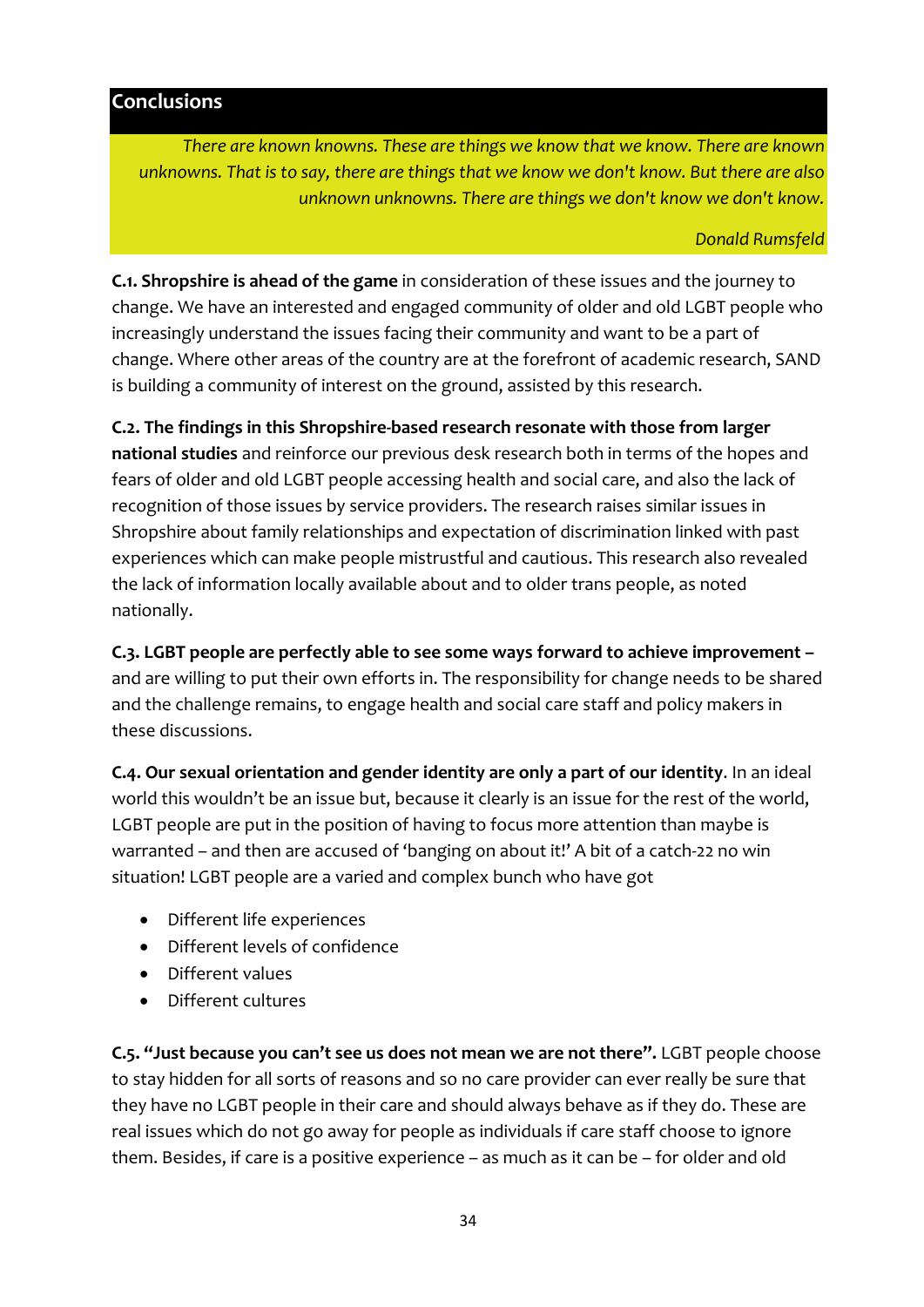LGBT people, then it is going to be good for everyone else and so it provides a good benchmark.

**C.6. Levels of confidence make a significant difference** to the experience and expectations of older and old LGBT people, whether about housing or about health and social care. LGBT people don't access information about housing options in later life and their understanding of the possibilities and alternatives is limited. This lack of knowledge feeds some of their fears about what to expect.

**C.7. There is a danger of a regressive pathway as LGBT people get older**. The confidence to manage and assess different situations can reduce as their identities are undermined and it may be possible to identify tipping points in the care pathway – points at which LGBT people reassess and make choices about whether to be 'out', whether to talk about gender identity, or whether to withdraw.

**C.8. Many LGBT people have complex families and varied interpretations of 'family'**. Relationships, trust and honesty about identity, daily lives and lived experiences may lie with created rather than blood family.

**C.9. Public environments are largely unknown, which can make them 'unsafe'** for LGBT people who are uncertain about reactions to them. Personal home environments – original safe domains – can become unsafe when professionals visit.

**C.10. Many LGBT people haven't thought about – or are actively avoiding – legal issues**: wills, powers of attorney, housing arrangements – conversations which make it necessary to 'come out' and share the lives they have been keeping very personal – conversations which mean they have to explore the complexity of their relationships.

**C.11. The heteronormative stuff matters.** When doing this research we sometimes felt that we were talking a lot about what to some might appear to be the minutae of daily experience/s. First of all we realise that we, as a society, rarely talk about the issues that impact on LGBT people and, because 'heterosexuality' is considered 'normal' we don't even recognise that most of the time that's what we talk about – in the media, in service development, in all aspects of policy development.

**C.12. It takes skill and knowledge to understand and challenge homophobia** and prejudice, or to know how to work in ways which are empowering.

**C.13. The benefits of being part of a group** to discuss and change current practice out‐ weigh the fear of facing the issues which may impact on us as we age. LGBT people are keen to build on existing networks to support each other to achieve change in a supported environment.

**C.14. Health and social care providers need to actively engage** in discussions and plans for improved service delivery which takes account of LGBT life experiences.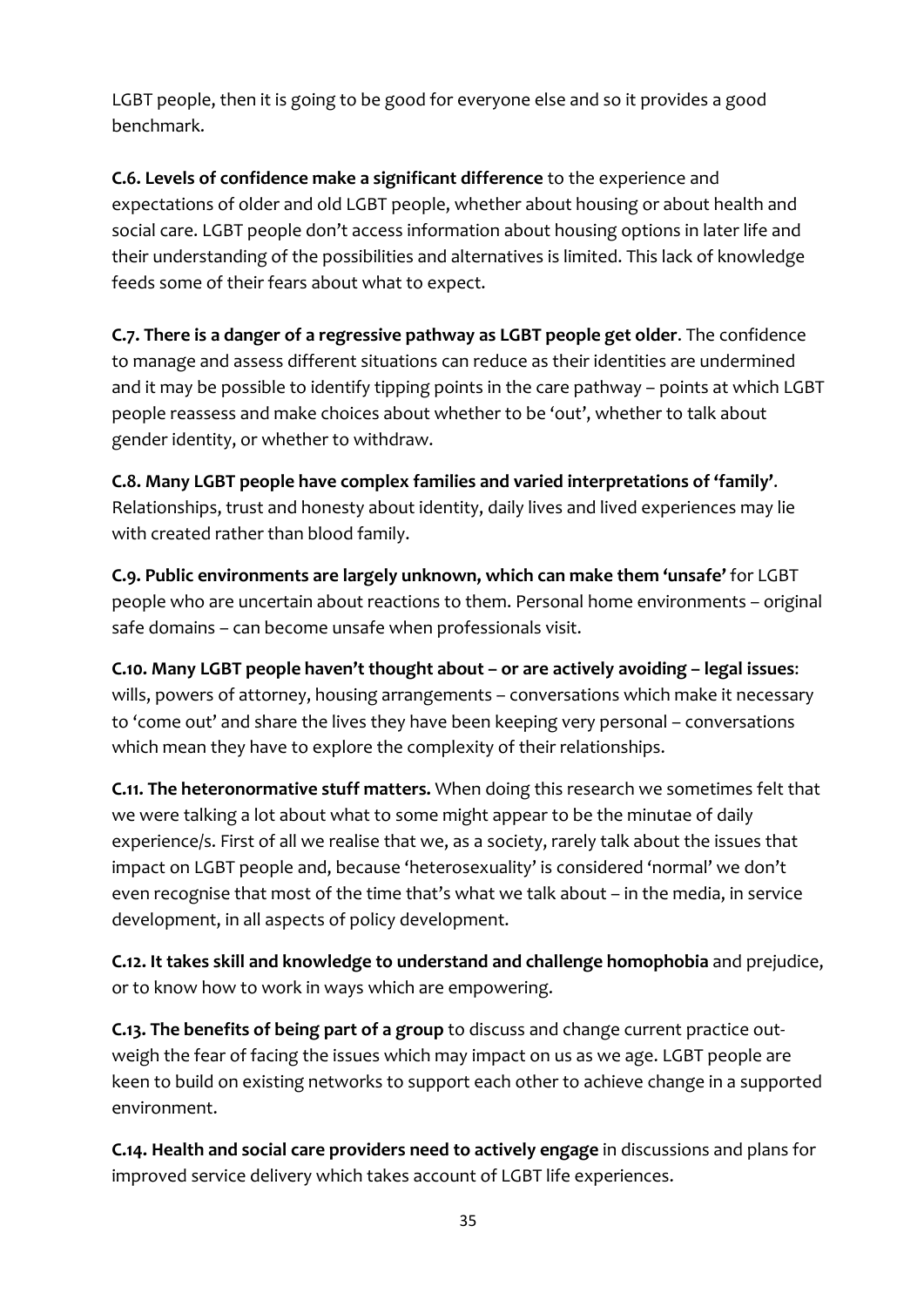**C.15. There are big gaps in research** to underpin initiatives aiming to improve the experience of older and old LGBT people accessing health and social care. This study reveals particular gaps around issues impacting on trans people, and trans experiences; on the impact that dementia may have on people who have (had) hidden lives; barriers to accessing legal services and research into housing options.